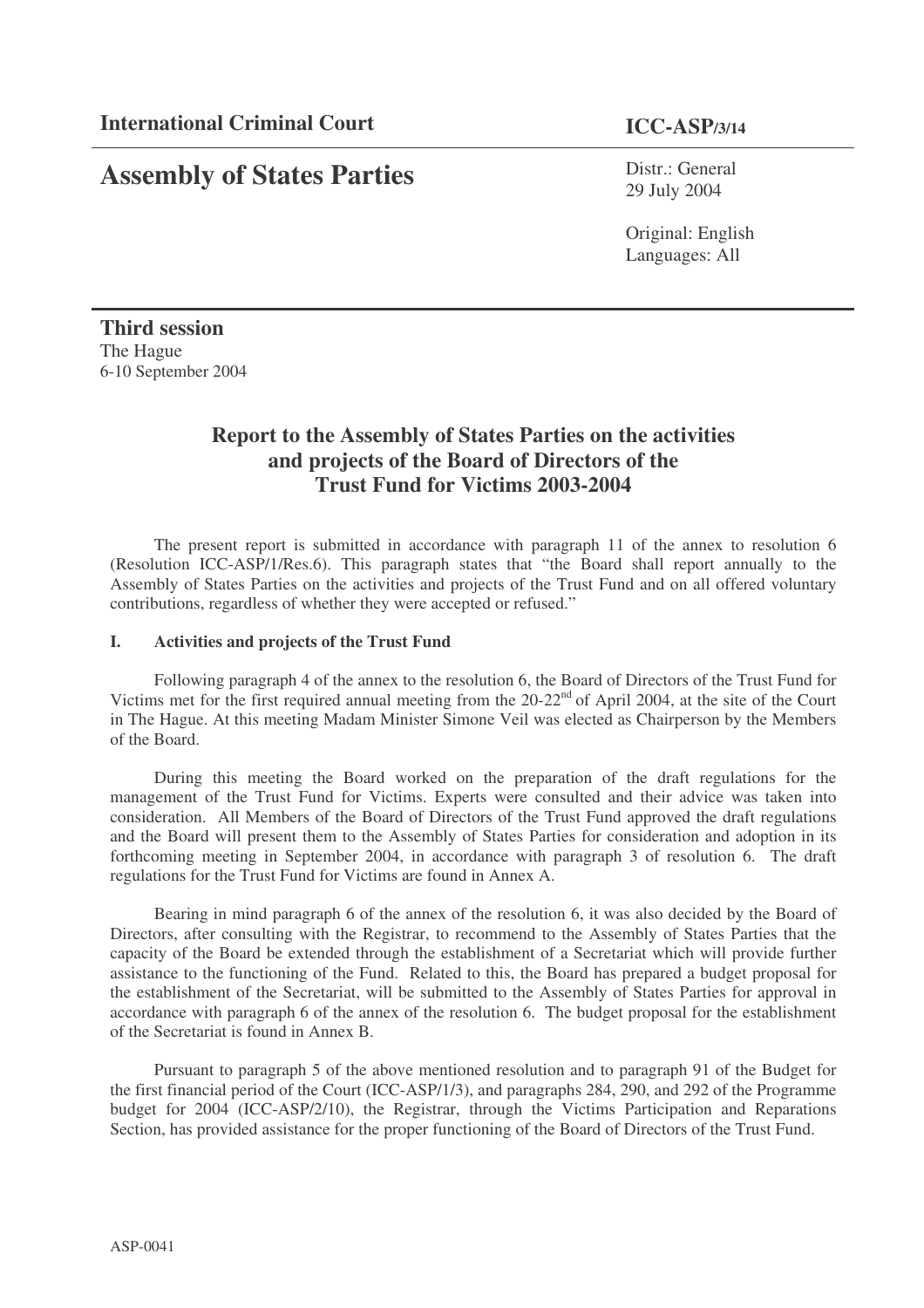#### **II. Status of voluntary contributions**

Two bank accounts were opened in USD and EUR. As at  $15<sup>th</sup>$  July 2004 the balances of the accounts are USD 17,509.52 and EUR 5,500.53. The list of voluntary contributions for this first period is included as an attachment to this report headed Annex C.

The Board recognizes the importance of campaigning for voluntary contributions to allow the Trust Fund to effectively carry out activities and projects for the benefit of victims of crimes and their families, within the jurisdiction of the Court. Moreover, the Members of the Board encourage States to contribute to the Trust Fund as it is of crucial importance for the implementation of its mandate.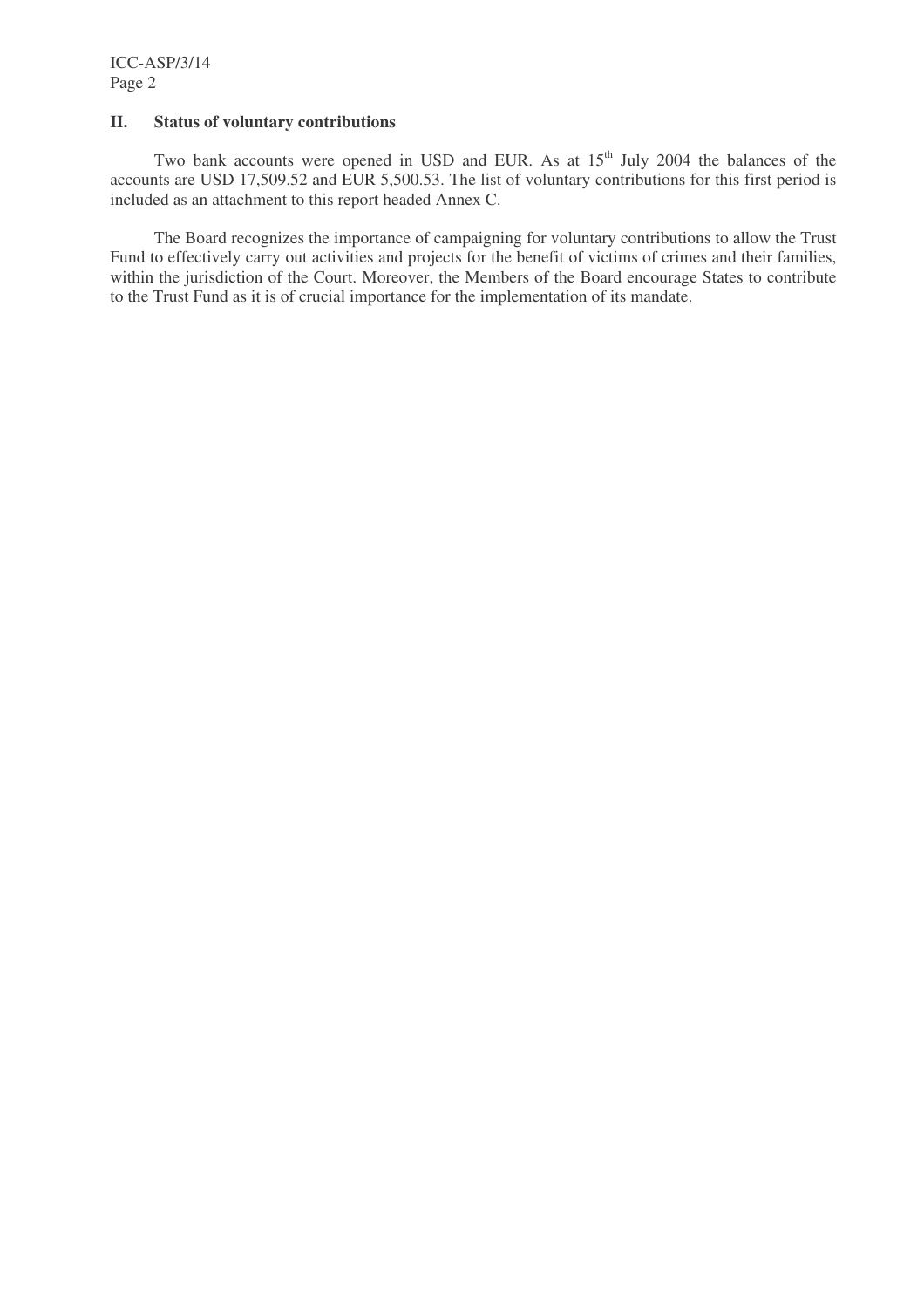# **Annex A**

# **Draft Regulations for the Trust Fund for Victims**

# **FIRST MEETING OF THE BOARD OF DIRECTORS OF THE TRUST FUND FOR VICTIMS 20-22 April 2004, The Hague (The Netherlands)**

#### **Draft Regulations**

#### **INTRODUCTION**

These Regulations develop the main provisions relating to the Trust Fund for Victims that appear in Article 79 of the Rome Statute; Rule 98 of the Rules of Procedure and Evidence; Resolution 6 of the Assembly of States Parties on the establishment of a Trust Fund for the benefit of victims of crimes within the jurisdiction of the Court, and the families of such victims; and in Resolution 7 of the Assembly of States Parties on the procedure for the nomination and election of members of the Board of Directors of the Trust Fund for the benefit of victims.

These Regulations develop further criteria for the management of the Trust Fund, as established in Resolution 6, to be adopted by the Assembly of States Parties. Both versions of this document, in English and in French, are equally authentic.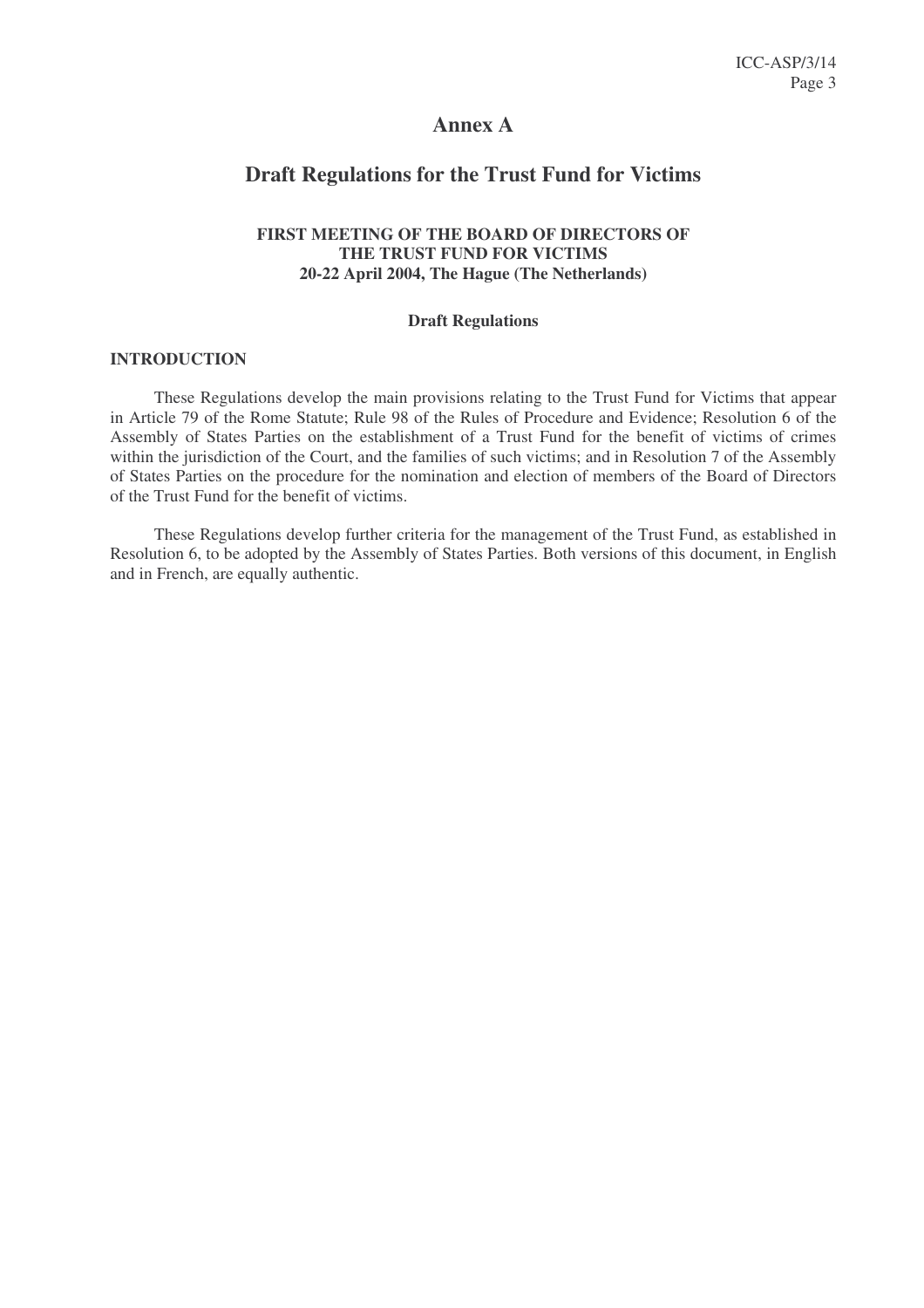# **REGULATIONS OF THE TRUST FUND FOR VICTIMS**

# **PART I THE MANAGEMENT AND OVERSIGHT OF THE TRUST FUND**

# CHAPTER I THE BOARD OF DIRECTORS

*Section I*

*Election of a Chair of the Board of Directors*

1. A Chair shall be elected by an absolute majority of the members of the Board of Directors. The Chair shall serve until the end of his/her respective term as Board Member. He/She shall be eligible for re-election as Chair once. If the Chair finds it necessary to be absent during a meeting or any part thereof, he/she may designate another Board Member to take his/her place. If the Chair is unable to perform his/her functions, a new Chair shall be elected for the un-expired term.

2. The Chair shall be responsible for co-ordinating the work of the Board of Directors.

# *Section II Meetings*

3. The Board of Directors shall meet in regular session at least once a year at the seat of the Court.

4. The Board may hold special sessions when circumstances so require, and the Chair shall fix the date of commencement, the duration and the location of each such special session. Special sessions may be held in person, or by telephone, web or video conferencing.

5. The Chair shall determine the provisional agenda for the regular and special sessions of the Board. The Chair may receive suggestions for agenda items from other members of the Board, the Bureau of the Assembly of States Parties, the Registrar and/or the Trust Fund Secretariat ("the Secretariat"). Any item proposed for inclusion in the agenda shall be accompanied by an explanatory memorandum and, if possible, by basic documents or by a draft decision. All materials shall be distributed to members of the Board sufficiently in advance and, where possible, at least one month in advance of the session. The provisional agenda for any session shall be submitted for consideration and adoption to the Board of Directors at the commencement of that session.

6. The Chair shall preside over each session.

7. The Registrar shall participate in sessions of the Board in an advisory capacity. Members of the Trust Fund Secretariat may attend sessions of the Board.

8. The Board of Directors may invite others with relevant expertise to participate, as appropriate, in specified sessions of the Board in accordance with Rule 42 of the Rules of Procedure of the Assembly of States Parties, and to make oral or written statements and provide information on any question under consideration.

9. As a general rule, sessions of the Board of Directors shall be held in private unless the Board decides otherwise. Decisions of the Board of Directors shall be made public, subject to confidentiality, and shall be communicated, to the extent possible, to beneficiaries, interested States and implementing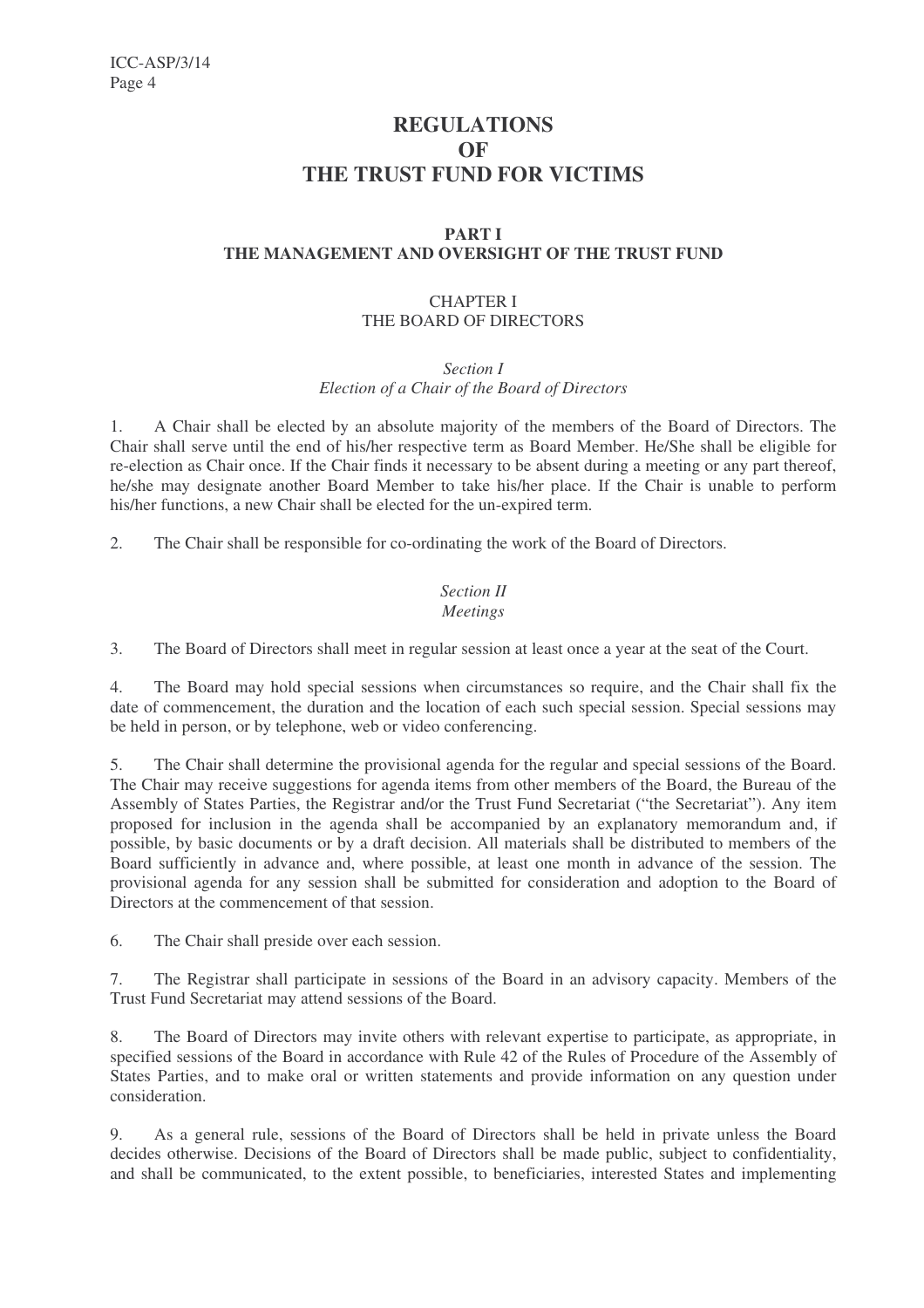partners. At the close of a meeting of the Board of Directors, the Chair may issue a communiqué through its Secretariat or the Registry, as appropriate.

10. For the purposes of these Regulations, all participating Board Members shall be considered present during telephone, web or video conferences. Moreover, an electronic signature may be used to sign a document or agreement.

11. The working languages of the Board of Directors shall be English and French.

# *Section III Decisions of the Board of Directors*

12. Decisions of the Board of Directors shall be taken in regular or special sessions, in person as well as by telephone, web or video conferencing. Each Board Member shall have one vote. The presence of a majority of the members shall be required for any decision to be taken.

13. Every effort shall be made to reach decisions by consensus. If consensus cannot be reached, all decisions must be approved by a majority of the voting members representing a majority of the members of the Board.

14. If necessary, the Chair shall take provisional decisions between sessions in consultation with the Secretariat. Subsequently, the Chair shall submit the decision(s) to the Board for their approval in accordance with the procedures stipulated in Paragraph 13, above.

15. In accordance with Paragraph 3 of Resolution 6 of the Assembly of States Parties on the establishment of a Trust Fund for the benefit of victims of crimes within the jurisdiction of the Court, and the families of such victims ("Resolution 6"), the Board of Directors may adopt such additional guidelines and procedures that are necessary to carry out its functions. These additional guidelines and procedures must be consistent with the 'further criteria' stipulated therein. Furthermore the Board of Directors may also suggest to the Assembly of States Parties amendments to these 'further criteria'.

# *Section IV*

# *Costs of the Board of Directors*

16. Members of the Board of Directors act in their personal capacity on a pro bono basis.

17. Expenses of the Board of Directors shall be paid from the funds of the Court.

# CHAPTER II THE SECRETARIAT

#### *Section I Seat and establishment*

18. A Trust Fund Secretariat shall be established at the seat of the Court. The Secretariat shall be responsible for the day-to-day administration of the Trust Fund and for providing such assistance as is necessary for the proper functioning of the Board in carrying out its tasks.

19. The Secretariat shall be established in accordance with Paragraph 6 of the Annex of the Resolution of the Assembly of States Parties relating to the establishment of a fund for the benefit of victims of crimes within the jurisdiction of the Court, as defined in Rule 85, and where it concerns natural persons, their families.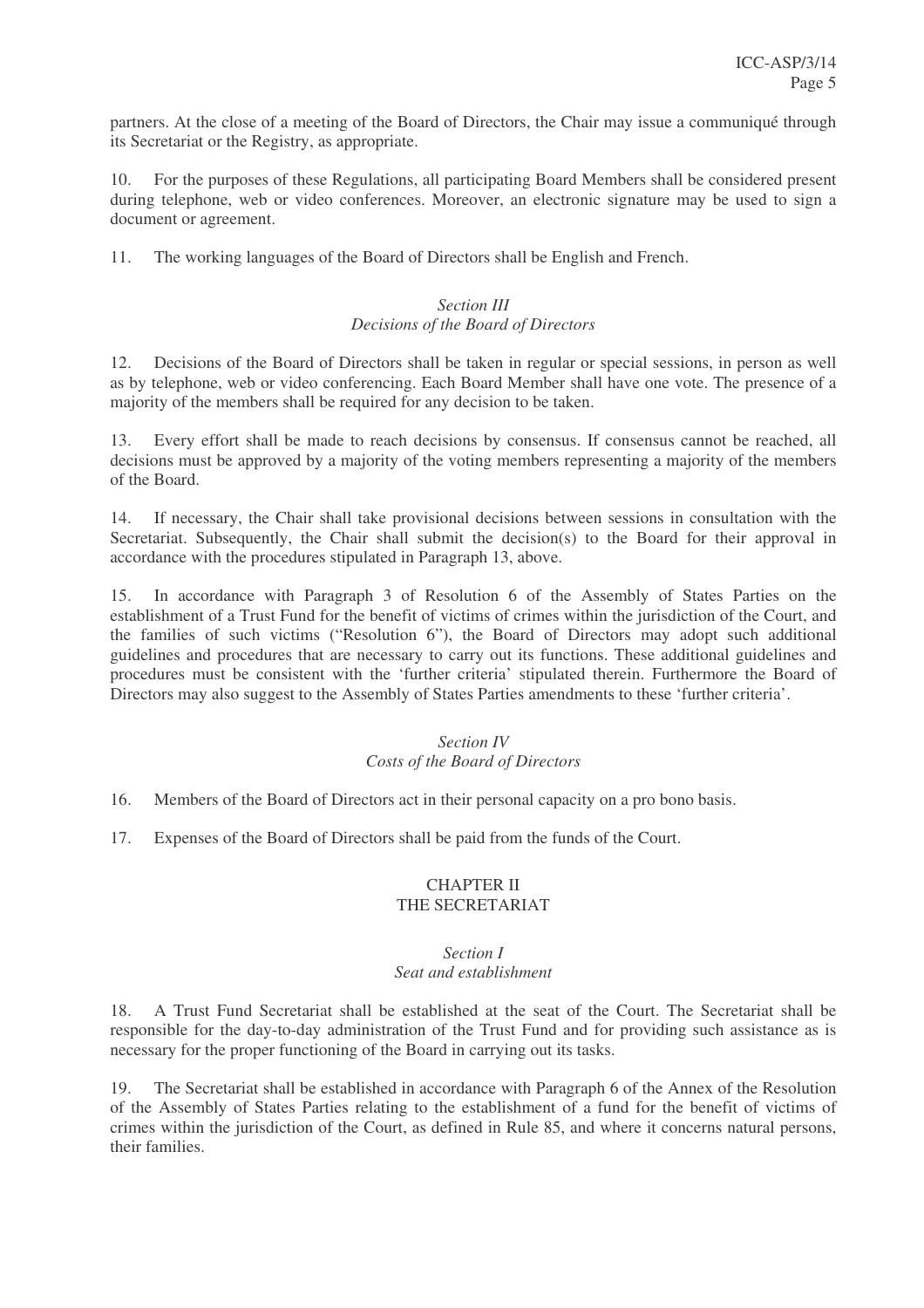#### *Section II Reporting of the Secretariat*

20. The Secretariat shall provide periodic reports to the Board on its activities.

21. The Secretariat operates independently. However, it shall consult the Registrar on all administrative and legal matters for which it has received the assistance of the Registry.

# *Section III*

# *Costs of the Secretariat*

22. The base costs of the Secretariat shall be borne by the Court. If the Assembly of States Parties decides to create an expanded capacity, including the appointment of an Executive Director, the Assembly of States Parties may consider attributing the costs of this expansion to the voluntary contributions accruing to the Trust Fund.

# **PART II RECEIPT OF FUNDS**

# CHAPTER I PRIMARY CONSIDERATIONS

23. The Board of Directors shall ensure, through a variety of means, publicity regarding the Trust Fund and the plight of victims of crimes within the jurisdiction of the Court as defined in Rule 85 of the Rules of Procedure and Evidence, and where it concerns natural persons, their families.

- 24. The Trust Fund shall be funded by:
- (a) Voluntary contributions from governments, international organisations, individuals, corporations and other entities, in accordance with relevant criteria adopted by the Assembly of States Parties;
- (b) Money and other property collected through fines or forfeiture transferred to the Trust Fund as ordered by the Court pursuant to Article 79, Paragraph 2, of the Rome Statute ("the Statute");
- (c) Resources collected through awards for reparations if ordered by the Court pursuant to Rule 98 of the Rules of Procedure and Evidence;
- (d) Such resources, other than assessed contributions, as the Assembly of States Parties may decide to allocate to the Trust Fund.

# CHAPTER II VOLUNTARY CONTRIBUTIONS

25. The Board, as part of its annual report to the Assembly of States Parties on the activities and projects of the Trust Fund, shall present an annual appeal for voluntary contributions to the Trust Fund.

26. The Board, with the support of the Secretariat, shall establish contact with governments, international organisations, individuals, corporations and other entities to solicit voluntary contributions to the Trust Fund.

27. The Board shall adopt guidelines on how to solicit financial contributions from private institutions.

28. The Trust Fund shall take receipt of all voluntary contributions from sources stipulated in Resolution 6, Paragraph 2 (a), and shall note the sources and amounts received.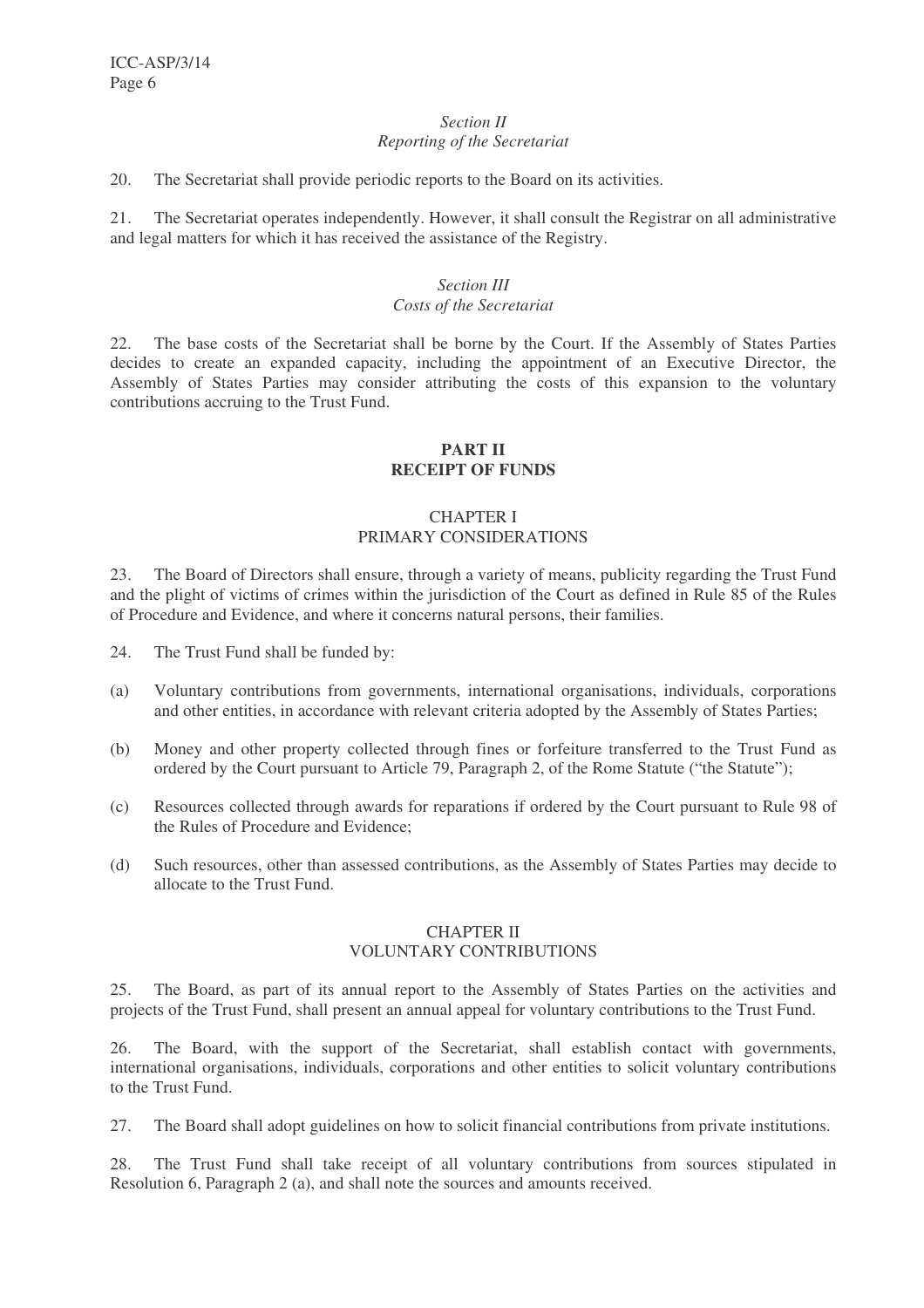29. The Board shall establish mechanisms that will facilitate the verification of the sources of funds received by the Trust Fund.

30. The Trust Fund may refuse voluntary contributions which are deemed to be in any way inconsistent with the goals and activities of the Trust Fund.

31. Voluntary contributions may be partially earmarked by the donor so long as the allocation, as requested by the donor, benefits victims as defined in Rule 85 of the Rules of Procedure and Evidence, and where it concerns natural persons, their families.

32. In the event that a voluntary contribution is earmarked and the related situation or case is not brought before the Court, the Trust Fund shall allocate the contribution to its General Account with the agreement of the donor.

33. The Trust Fund shall regularly review the nature and level of voluntary contributions in order to ensure that no such allocation would result in a manifestly inequitable distribution of available funds and property among the different groups of victims. To accomplish this, the Board may adopt specific measures allowing for a more equitable distribution of funds among groups of victims.

# CHAPTER III MONEY AND OTHER PROPERTY COLLECTED THROUGH FINES OR FORFEITURE

34. The Board of Directors shall, at the request of the Chamber pursuant to Rule 148 of the Rules of Procedure and Evidence, make written or oral observations on the transfer of fines or forfeitures to the Trust Fund.

35. The Trust Fund shall, at the request of the Presidency, submit written or oral observations on the disposition or allocation of property or assets in accordance with Rule 221 of the Rules of Procedure and Evidence.

36. The Trust Fund shall take receipt of all money and other property collected through fines or forfeiture that is transferred, by order of the Court, to the Trust Fund.

# CHAPTER IV RESOURCES COLLECTED THROUGH AWARDS FOR REPARATIONS

37. The Trust Fund shall take receipt of resources collected through awards for reparations and shall separate such resources from the remaining resources of the Trust Fund in accordance with Rule 98 of the Rules of Procedure and Evidence. It shall note the sources and amounts received, together with any stipulations contained in the order of the Court as to the use of the funds.

# CHAPTER V RESOURCES ALLOCATED BY THE ASSEMBLY OF STATES PARTIES

38. In its annual report to the Assembly, the Board of Directors may make suggestions of financial or other contributions, other than assessed contributions, that the Assembly of States Parties may allocate to the Trust Fund.

39. Where no such stipulation has been made by the Assembly of States Parties as to the uses of the financial or other contributions other than assessed contributions, the Trust Fund shall allocate these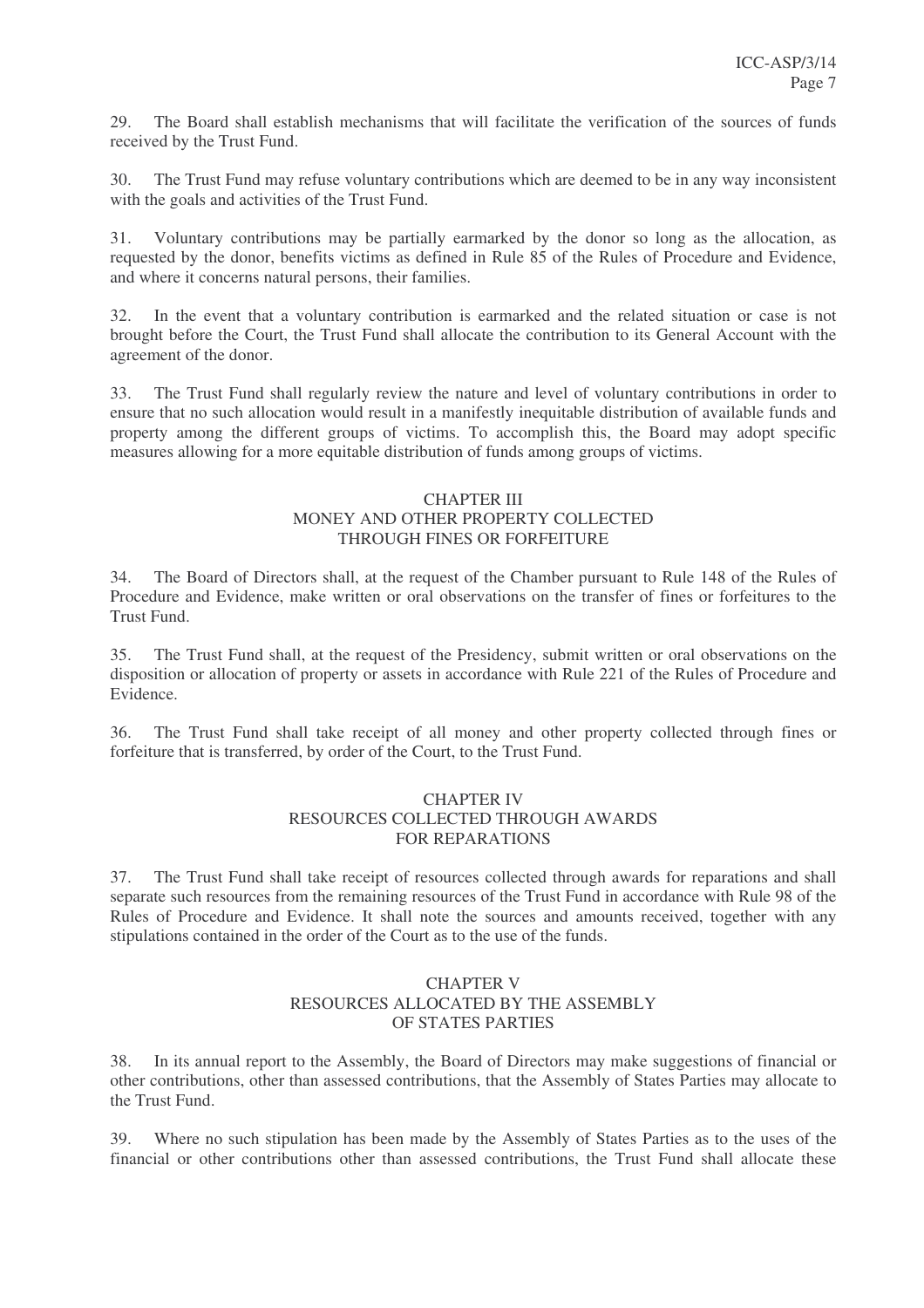ICC-ASP/3/14 Page 8

contributions to its General Account for the benefit of victims as defined in Rule 85 of the Rules of Procedure and Evidence, and where it concerns natural persons, their families.

# CHAPTER VI OPERATIONAL ISSUES REGARDING THE RECEIPT OF FUNDS

40. Bank account(s) of the Trust Fund shall be opened in conformity with Rule 108(1) of the Financial Regulations and Rules.

41. The accounting system of the Trust Fund shall allow for the separation of funds to facilitate the receipt of earmarked contributions, money and other property collected through fines or forfeiture transferred by the Court where the Court has stipulated particular usages, or resources collected through awards for reparations.

- 42. A computer tracking system shall be established to enable tracking of, inter alia:
- (a) The sources of funds received as stipulated in Resolution 6, Paragraph 2, including the name of the donor, the location, region, date and the amount of contribution;
- (b) All requests for earmarked contributions, including the nature of the request, and what was ultimately agreed upon and received;
- (c) All pledges received, the date and nature of the pledge, any follow up by the Court, and the date on which funds were actually received;
- (d) Separation of funds within the Trust Fund on the basis of categories of restrictions on use and on the basis of actual restrictions;
- (e) All resources that have been attributed by the Trust Fund, sorted by sources of funds, the nature of the attribution, and by beneficiary(ies);
- (f) Receipt by beneficiaries of all attributed resources, by the date of the award, the date of receipt by the beneficiary, where possible, or by the date of payment by the donor;
- (g) All resources that have been attributed by way of grants to organisations. A programme that is separate but linked to the main system will monitor by grantee: the beneficiary group, the object of the grant, the amount of grant, obligations under the grant contract, reporting deadlines, verification of completion and the accomplishment of results.

43. The Secretariat shall take receipt of resources that the Assembly of States Parties may decide to allocate to the Trust Fund. It shall note the sources and amounts received, together with any stipulations contained as to the use of the funds.

44. The Board of Directors shall advise the Court of any difficulties or delays in the receipt of funds.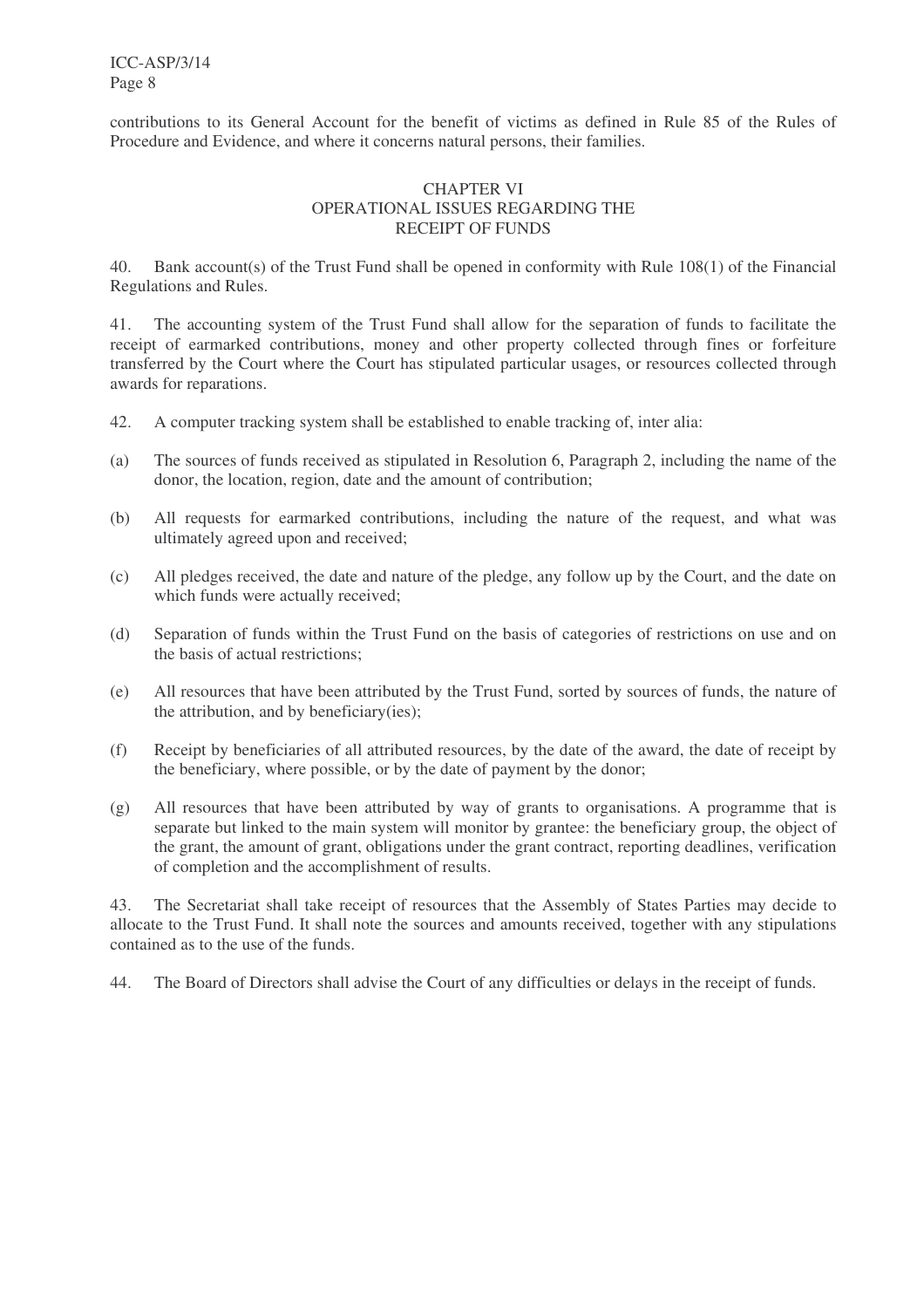#### **PART III THE ACTIVITIES AND PROJECTS OF THE TRUST FUND**

# CHAPTER I USE OF FUNDS

# *Section I Beneficiaries*

45. The resources of the Trust Fund shall be for the benefit of victims of crimes within the jurisdiction of the Court, as defined in Rule 85 of the Rules of Procedure and Evidence, and where it concerns natural persons, their families.

# *Section II Resources collected through fines or forfeiture and awards for reparations*

46. When resources collected through fines or forfeiture or awards for reparations are transferred to the Trust Fund pursuant to Article 75, Paragraph 2, or Article 79, Paragraph 2, of the Statute or Rule 98, subrules 2-4, of the Rules of Procedure and Evidence, the Board of Directors shall determine the uses of such resources in accordance with any stipulations or instructions contained in such orders, in particular, on the scope of beneficiaries and the nature and amount of the award(s).

47. Where no further stipulations or instructions accompany the orders, the Board of Directors may determine the uses of such resources in accordance with Rule 98 of the Rules of Procedure and Evidence, taking into account any relevant decisions issued by the Court on the case at issue, and in particular, decisions issued pursuant to Article 75, Paragraph 1, of the Statute and Rule 97 of the Rules of Procedure and Evidence.

48. The Board of Directors may seek further instructions from the relevant Chamber on the implementation of its orders.

49. Resources collected through awards for reparations may only benefit victims as defined in Rule 85 of the Rules of Procedure and Evidence, and where it concerns natural persons, their families, affected by the crimes committed by the convicted person.

# *Section III Other resources of the Trust Fund*

50. For the purpose of these regulations, "other resources of the Trust Fund" set out in Paragraph 5 of Rule 98 of the Rules of Procedure and Evidence refers to resources other than those collected from awards for reparations, fines and forfeitures.

51. Other resources of the Trust Fund shall be used to benefit victims of crimes as defined in Rule 85 of the Rules of Procedure and Evidence, and where it concerns natural persons, their families, who have suffered physical, psychological and/or material harm as a result of these crimes:

- (a) To complement resources collected through awards for reparations, where the Court has made an order directly against a convicted person in accordance with Article 75, Paragraph 2, of the Statute and Rule 98, sub-rules 1-4, of the Rules of Procedure and Evidence;
- (b) To provide for physical or psychological rehabilitation or material support where the Pre-Trial Chamber has authorised the commencement of an investigation in accordance with Article 15, Paragraph 3, and Article 53 of the Statute, or where a situation has been referred to the Prosecutor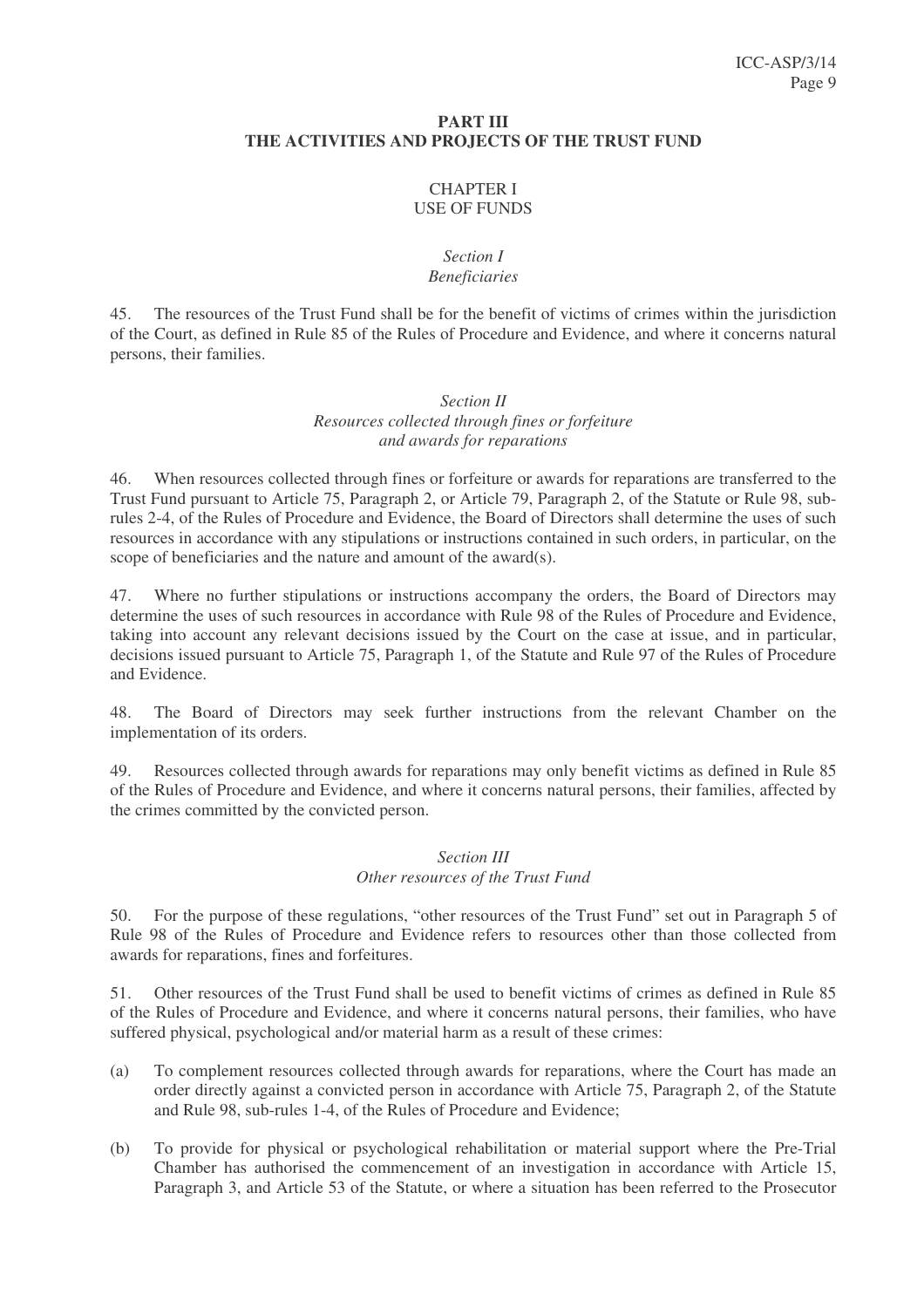by a State Party or the Security Council and the Prosecutor decides to initiate an investigation in accordance with Article 53 of the Statute. The Board of Directors will determine the applicability of this provision.

(c) To provide for physical or psychological rehabilitation or material support, in exceptional circumstances, where the situation or the case is not being investigated or prosecuted by the Court because it is or has been investigated or prosecuted by a State which has jurisdiction over it in accordance with Article 17 of the Statute or when a situation or case is not being investigated or prosecuted for reasons described in Articles 53, Paragraph 1(c) or 2(c). The Board of Directors will make a request to the Pre-Trial Chamber to determine the applicability of this provision, taking into account the situation of victims and the existence [or lack] of national or international programmes for the benefit of victims and their family members.

# CHAPTER II IMPLEMENTATION OF THE ACTIVITIES AND PROJECTS OF THE TRUST FUND

# *Section I General principles*

52. The Board of Directors shall only undertake the actions set out in this Chapter once the Trust Fund is considered to be seized in accordance with Paragraph 53.

- 53. For the purposes of these regulations, the Trust Fund shall be considered to be seized:
	- *(a) By order of the Court*

When the Court makes an order for reparations against a convicted person and orders that the award be deposited with or made through the Trust Fund in accordance with Rule 98, sub-rules 2-4, of the Rules of Procedure and Evidence.

# *(b) By the initiation of an investigation by the Prosecutor, authorised by the Pre-Trial Chamber, as appropriate*

When the Pre-Trial Chamber has authorised the commencement of an investigation in accordance with Article 15, Paragraph 3, and Article 53 of the Statute, or, where a situation has been referred to the Prosecutor by a State Party or the Security Council acting under Chapter VII of the Charter of the United Nations and the Prosecutor decides to initiate an investigation in accordance with Article 53 of the Statute. The Board of Directors will determine the applicability of this provision.

*(c) By decision of the Pre-Trial Chamber*

In exceptional circumstances, where the situation or case is not being investigated or prosecuted by the Court because it is or has been investigated or prosecuted by a State which has jurisdiction over it in accordance with Article 17 of the Statute or when a situation or case is not being investigated or prosecuted for reasons described in Articles 53, Paragraph 1(c) or 2(c), the Board of Directors will make a request to the Pre-Trial Chamber to determine the applicability of this provision, taking into account the situation of victims and existence [or lack] of national or international programmes for the benefit of victims and their family members.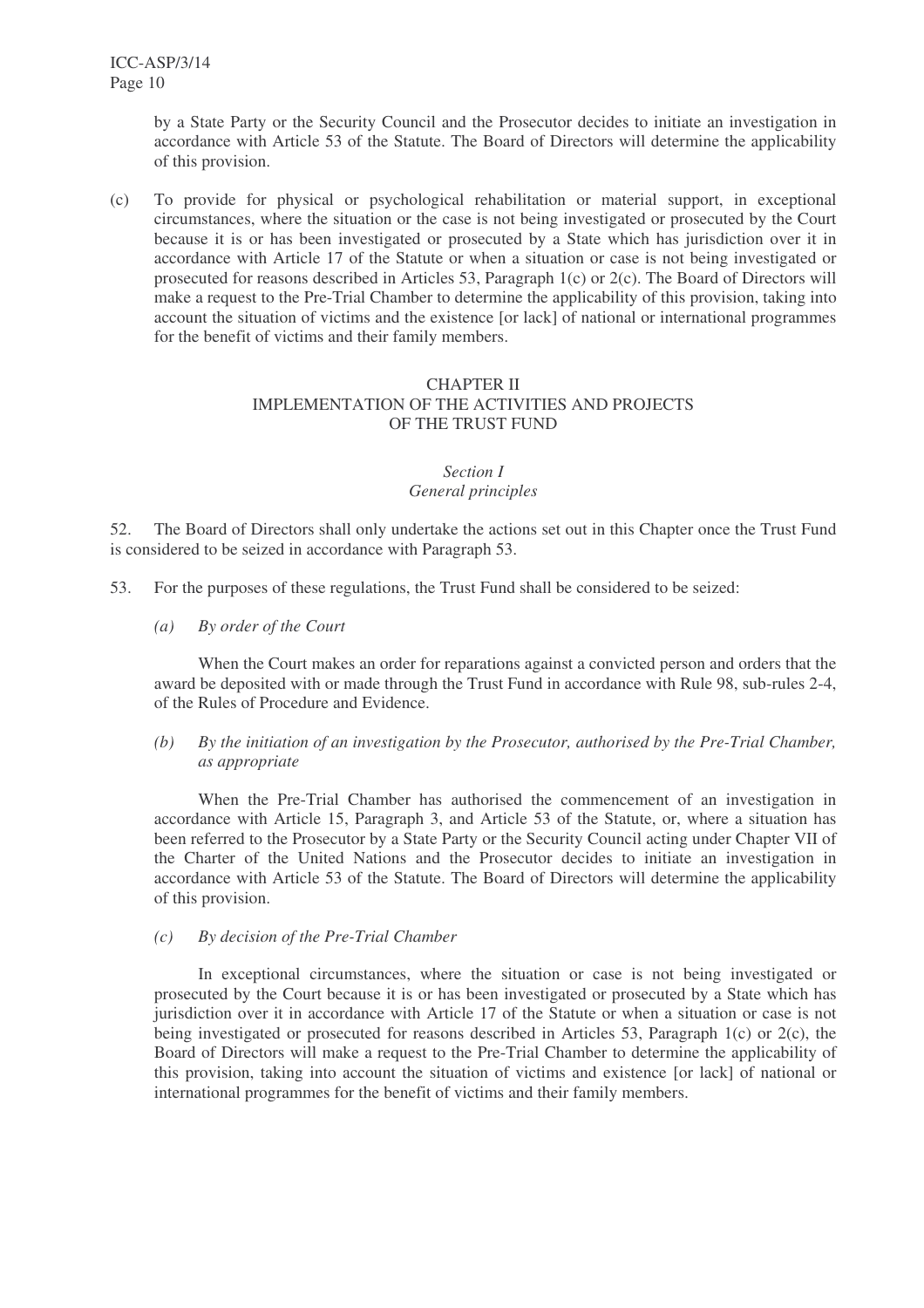#### *Section II Outreach*

54. Once the Trust Fund has been seized in accordance with Paragraph 53, the Chair of the Board of Directors may issue a communiqué through its Secretariat or the Registry, as appropriate.

55. The communiqué may indicate the basis for its activities and projects in accordance with Paragraph 53 and may provide any additional information, as appropriate. A call for voluntary contributions may accompany the communiqué.

56. The Board of Directors may engage in any outreach and information campaigns it deems appropriate for the purpose of raising voluntary contributions. The Board of Directors may ask for the assistance of the Registrar in this matter.

# *Section III If the activities and projects of the Trust Fund are triggered by a decision of the Court*

57. When the Court orders that an award for reparations against a convicted person be deposited with the Trust Fund or made through the Trust Fund in accordance with Rule 98, sub-rules 2-4, of the Rules of Procedure and Evidence, the Secretariat shall prepare a draft plan to implement the order of the Court, to be approved by the Board of Directors.

58. The Board of Directors may consult victims as defined in Rule 85 of the Rules of Procedure and Evidence, and where it concerns natural persons, their families, as well as their legal representatives, and may consult any competent expert or expert organisation in the preparation of the draft implementation plan.

59. Subject to the order of the Court, the Trust Fund shall take into account the following factors in determining the nature and/or size of awards, inter alia: the nature of the crimes, the particular injuries to the victims and the nature of the evidence to support such injuries, as well as the size and location of the beneficiary group.

60. The Board of Directors shall determine whether to complement the resources collected through awards for reparations with "other resources of the Trust Fund" and shall advise the Court accordingly.

61. The Trust Fund shall submit to the relevant Chamber, via the Registrar, the draft implementation plan for approval and shall consult the relevant Chamber, as appropriate, on any questions that arise in connection with the implementation of the award.

62. The Trust Fund shall provide updates to the relevant Chamber on progress in the implementation of the award, in accordance with the Chamber's order. At the end of the implementation period, the Trust Fund shall submit a final narrative and financial report to the relevant Chamber.

# *Section IV If the activities and projects of the Trust Fund are triggered by the initiation of an investigation, or by the decision of the Pre-Trial Chamber*

63. The Board of Directors may use other resources of the Trust Fund to benefit victims as defined in Rule 85 of the Rules of Procedure and Evidence, and where it concerns natural persons, their families, from the moment that the activities and projects of the Trust Fund are triggered by the initiation of an investigation by the Prosecutor (authorised by the Pre-Trial Chamber as appropriate), or in exceptional circumstances by the decision of the Pre-Trial Chamber at the request of the Board of Directors.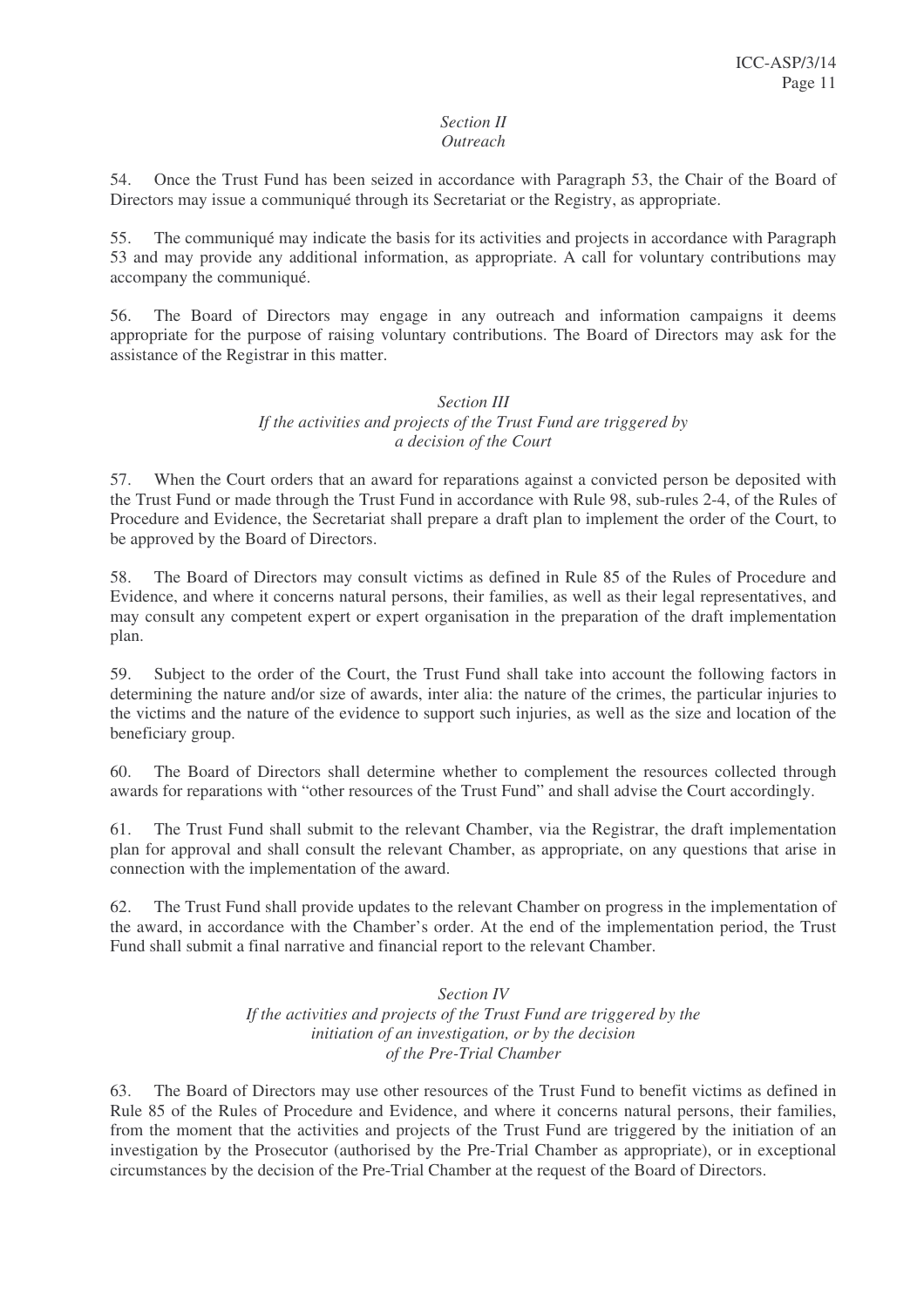64. The Board of Directors may consult victims, as defined in Rule 85 of the Rules of Procedure and Evidence, and where it concerns natural persons, their families, as well as their legal representatives, and may consult any competent expert or expert organisation on the situation of the potential beneficiaries that may be affected and on the practicalities of reaching and assisting them, as well as on any proposed plan of allocation.

65. The Board of Directors shall determine the priority activity and project areas, bearing in mind the available resources and taking into account that no allocation should result in a manifestly inequitable distribution of available funds and property among the different groups of victims. The Trust Fund may invite proposals from international or national organisations which are specifically geared to addressing the enumerated priority activity and project areas.

# CHAPTER III INDIVIDUAL AWARDS TO VICTIMS PURSUANT TO RULE 98(2)

# *Section I*

# *Cases where the Court identifies each beneficiary*

66. Where the Court orders that an award for reparations against a convicted person be deposited with the Trust Fund in accordance with Rule 98, sub-rule 2, of the Rules of Procedure and Evidence, the draft implementation plan shall set out the names and locations of victims to whom the award applies, where known (and subject to confidentiality), any procedures that the Trust Fund intends to employ to collect missing details, and methods of disbursement.

# *Section II Cases where the Court does not identify the beneficiaries*

67. Where the names and/or locations of the victims are not known, or where the numbers of victims is such that it is impossible or impracticable for the Secretariat to determine these with precision, the Secretariat shall set out all relevant demographic/statistical data about the group of victims, as defined in the order of the Court, and shall list options for determining any missing details for approval by the Board of Directors**.**

- 68. Such options may include:
- (a) The use of demographic data to determine the members of the beneficiary group; and/or:
- (b) Targeted outreach to the beneficiary group to invite any potential members of the group who have not already been identified through the reparations process to identify themselves to the Trust Fund, and where appropriate, these actions may be undertaken in collaboration with interested States, intergovernmental organisations, as well as national or international non-governmental organisations. The Board of Directors may put in place reasonable deadlines for the receipt of communications, taking into account the situation and location of victims.
- (c) The Secretariat may consult victims or their legal representatives and the families of individual victims, as well as interested persons, interested States and any competent expert or expert organisation, in developing these options.

# *Section III*

# *Verification*

69. The Secretariat shall verify that any persons who identify themselves to the Trust Fund are in fact members of the beneficiary group, in accordance with any principles set out in the order of the Court.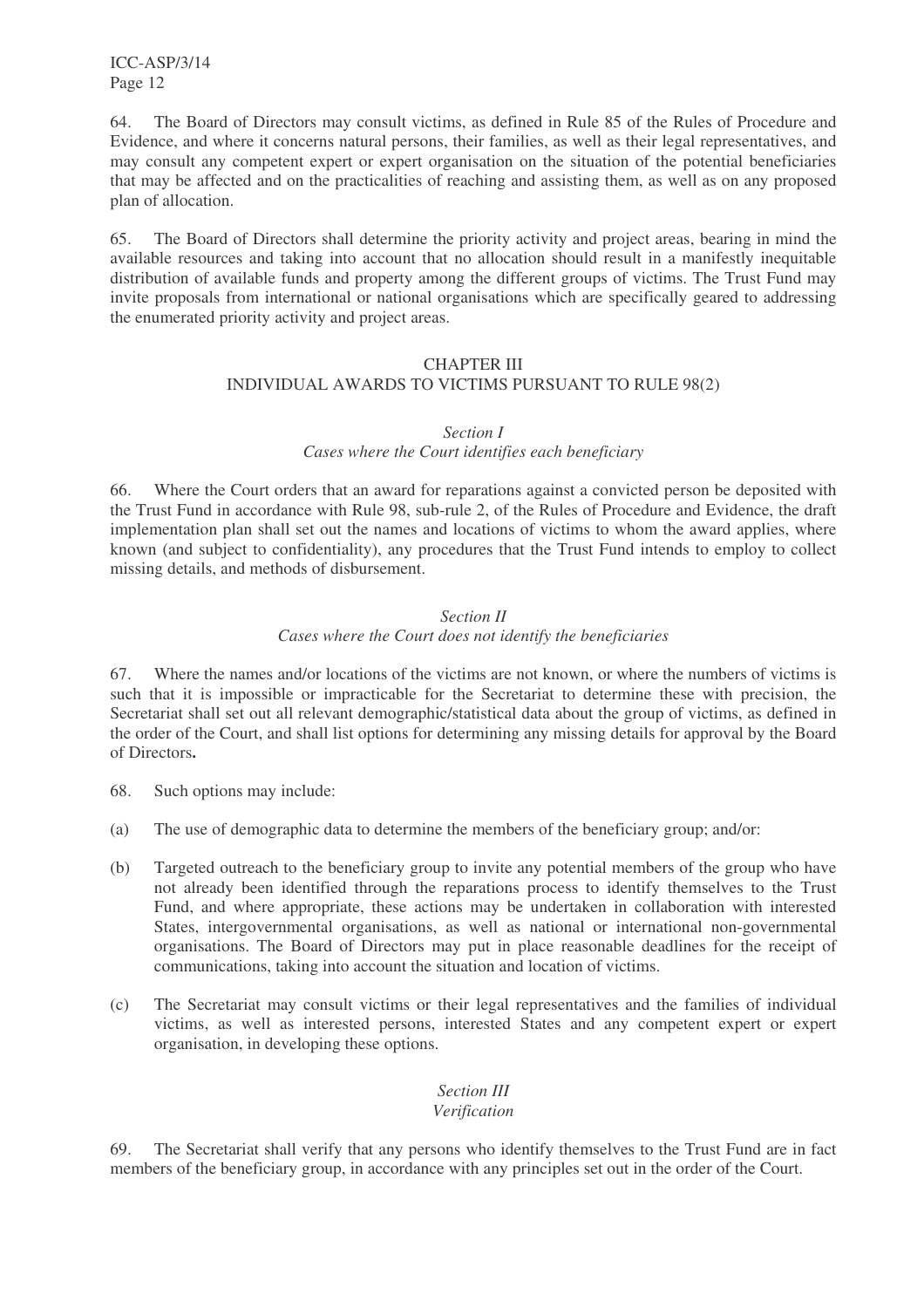70. The Board of Directors shall determine the standard of proof for the verification exercise having regard to the prevailing circumstances of the beneficiary group and the available evidence, subject to any stipulations set out in the order of the Court**.**

71. A final list of beneficiaries shall be approved by the Board of Directors.

72. Taking into account the urgent situation of the beneficiaries, the Board of Directors may decide to institute phased or priority verification and disbursement procedures. In such cases, the Board of Directors may prioritise a certain sub-group of victims for verification and disbursement.

# *Section IV Disbursement of reparations awards*

73. The Trust Fund shall determine the modalities for the disbursement of reparations awards to beneficiaries taking into account their present circumstances and locations.

74. The Trust Fund may decide to use intermediaries to facilitate the disbursement of reparations awards, as necessary, where to do so would provide greater access to the beneficiary group and would not create any conflict of interest. Intermediaries may include interested States, intergovernmental organisations, as well as national or international non-governmental organisations working in close proximity with the beneficiary groups.

75. The Secretariat shall put in place procedures to verify that awards were received by beneficiaries, following the implementation of a disbursement programme. Beneficiaries shall be required to acknowledge receipt of the award in writing or by other means of identification, and these acknowledgments shall be stored by the Secretariat. Additional spot checks and monitoring of the receipt of awards should be implemented to avoid unforeseen difficulties or the potential for fraud or corruption**.**

# CHAPTER IV

# COLLECTIVE AWARDS TO VICTIMS PURSUANT TO RULE 98(3)

76. Where the Court orders that an award for reparations against a convicted person be made through the Trust Fund where the number of the victims and the scope, forms and modalities of reparations makes a collective award more appropriate, in accordance with Rule 98, sub-rule 3, of the Rules of Procedure and Evidence, the draft implementation plan shall set out the precise nature of the collective award(s), where not already specified by the Court, as well as the methods for its implementation. Determinations made in this regard should be approved by the Court.

77. The Board of Directors may consult victims as defined in Rule 85 of the Rules of Procedure and Evidence, and where it concerns natural persons, their families, as well as their legal representatives, and may consult any competent expert or expert organisation on the nature of the collective award(s) and the methods for their implementation.

78. The Trust Fund may identify intermediaries or partners, or invite proposals for the implementation of the award.

79. The Secretariat shall put in place procedures to monitor the implementation of a collective award.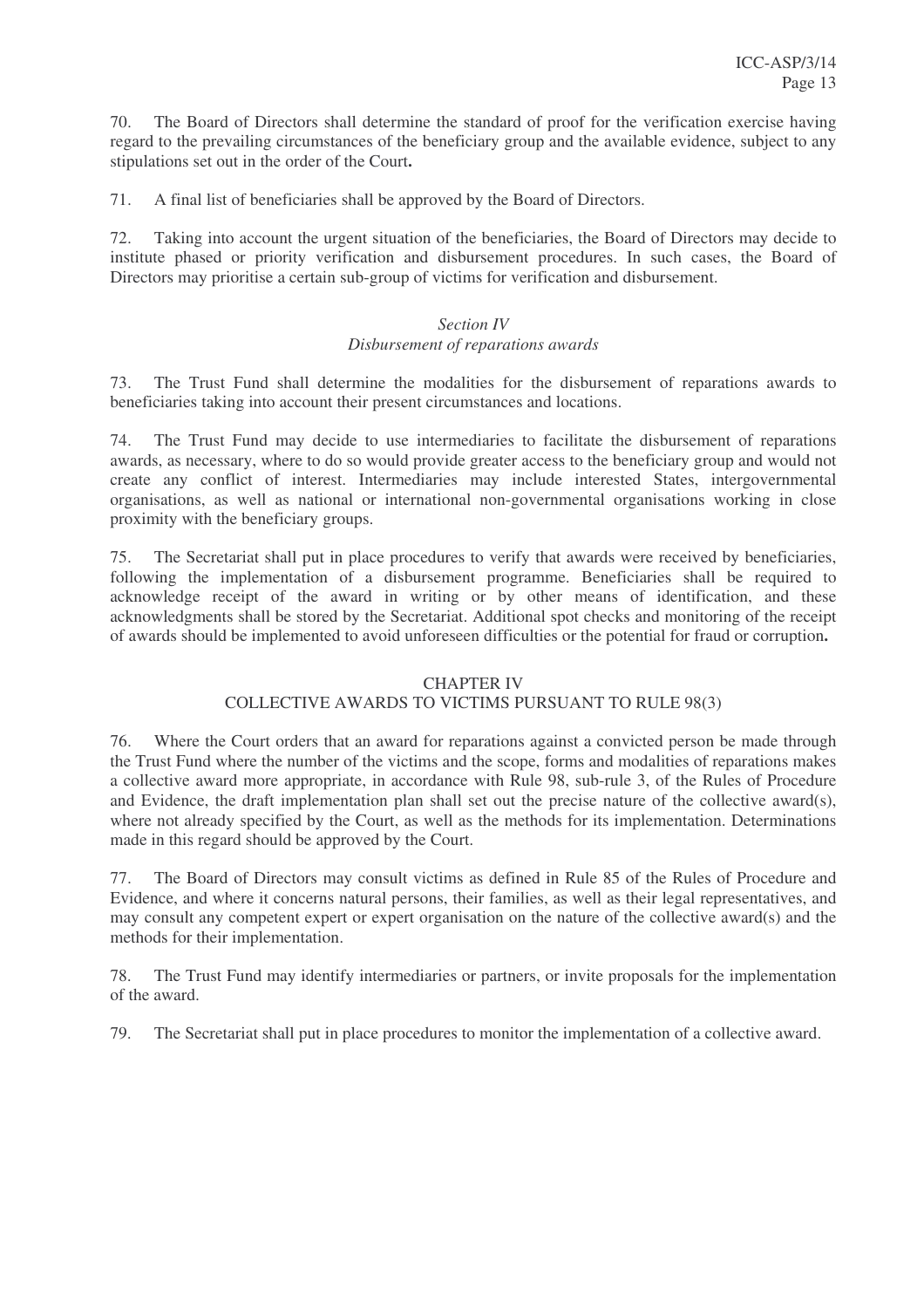#### CHAPTER V

#### AWARDS TO AN INTERGOVERNMENTAL, INTERNATIONAL OR NATIONAL ORGANISATION, PURSUANT TO RULE 98(4)

80. Where the Court orders that an award for reparations against a convicted person be made through the Trust Fund to an intergovernmental, international or national organisation, in accordance with Rule 98, sub-rule 4, of the Rules of Procedure and Evidence, the draft implementation plan shall set out, where not already specified by the Court,

- (a) The concerned organisation(s) and a summary of their relevant expertise;
- (b) A list of the specific functions that the concerned organisation(s) is to undertake in fulfilment of the Court's order;
- (c) A memorandum of understanding and/or other contractual terms between the Board of Directors and the concerned organisation(s) setting out roles and responsibilities, monitoring and oversight**.**

81. The Secretariat shall oversee the work of the concerned organisation(s) in fulfilling the Court's orders, subject to the overall oversight of the Court.

82. The regulations that relate to individual awards to victims pursuant to Rule 98, sub-rule 2, and collective awards to victims in accordance with Rule 98, sub-rule 3, shall apply mutatis mutandis to the procedures of the Board in implementing Rule 98, sub-rule 4, as appropriate, depending on whether the Court has indicated that the award(s) shall be individual or collective.

# CHAPTER VI FINAL PROVISIONS

# *Section I*

# *Amendments*

83. These regulations may be amended by proposal of the Board taken by a decision that must be approved by a majority of the voting members representing a majority of the members of the Board. Decisions to propose an amendment shall be taken in regular or special sessions, in person as well as by telephone, web or video conferencing. A decision by the Board of Directors for amendment shall be provisionally binding until its approval or disapproval by the Assembly of States Parties.

#### *Section II Entry into Force*

84. These regulations shall enter into force immediately after their approval by the Assembly of States Parties.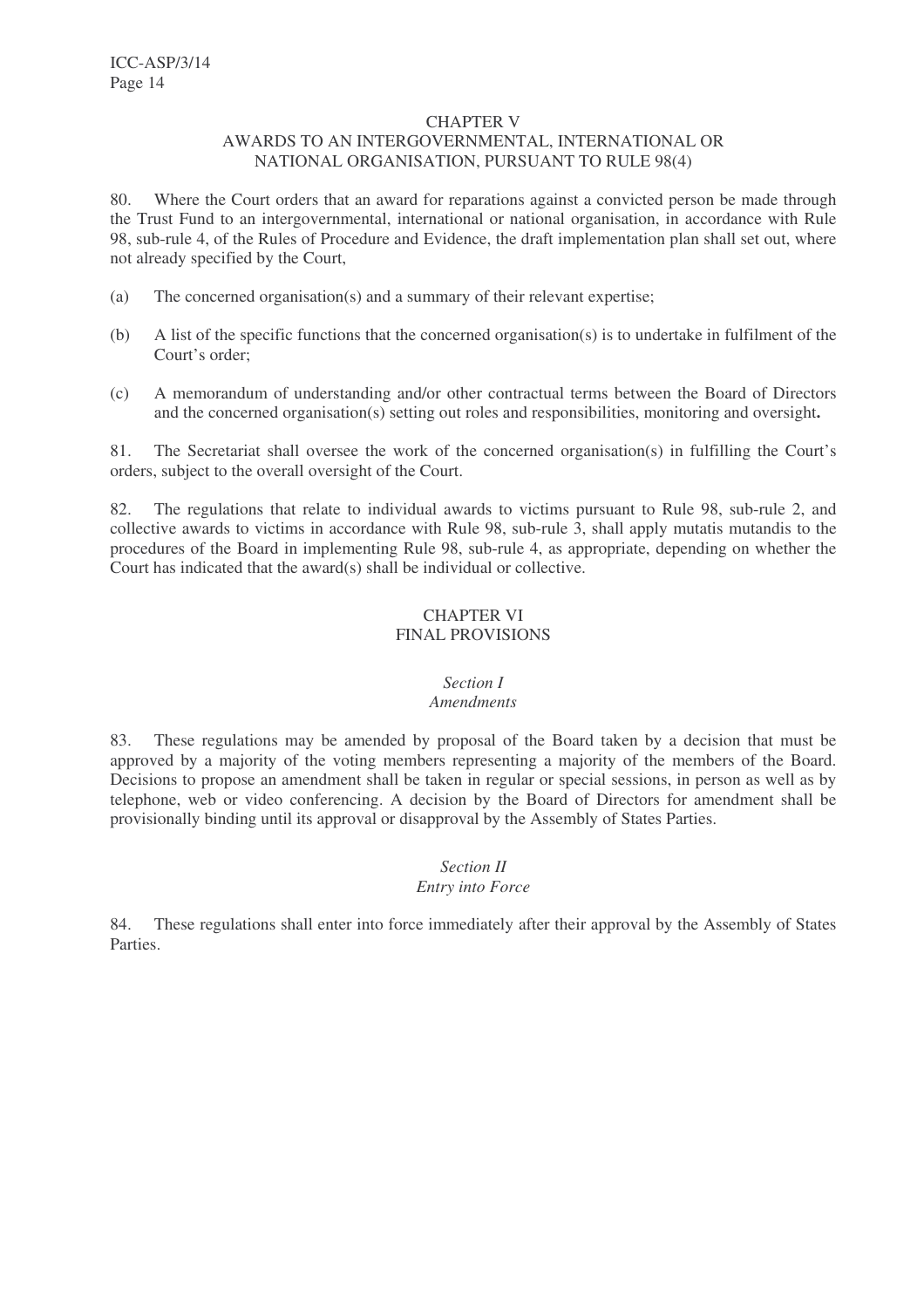# **Annex B**

# **Proposal for the establishment of a Secretariat of the Trust Fund for Victims**

The Trust Fund for Victims was created on 9 September 2002, by Resolution 6 of the Assembly of States Parties (ICC-ASP/1/Res. 6) pursuant to Article 79 of the Rome Statute. The establishment of the Trust Fund is for the benefit of victims of crimes within the jurisdiction of the Court and their families. It operates in tandem with the Court's reparations function and, when the Court transfers resources collected through awards for reparations to it, the Trust Fund will play a vital role in the implementation of such awards.

With regard to the implementation of the awards of the Court pursuant to rules 98(2), 98(3) and 98(4), the Trust Fund shall report to the Court. For those functions related to the use of voluntary contributions pursuant to rule  $98(5)$ , the Trust Fund will act on its own initiative and shall report directly to the Assembly of States Parties.

The main contributor to the Fund would be the Assembly of States Parties being its creator. However, under paragraph 2 of Resolution 6, the Trust Fund shall also be financed by:

- (a) Voluntary contributions from governments, international organizations, individuals, corporations and other entities;
- (b) Money and other property collected through fines or forfeiture transferred to the Trust Fund if ordered by the Court pursuant to article 79(2) of the Statute;
- (c) Resources collected through awards for reparations if ordered by the Court pursuant to rule 98 of the Rules of Procedure and Evidence; d) Such resources, other than assessed contributions, as the Assembly of States Parties may decide to allocate to the Trust Fund.

To manage the Trust Fund, a Board of Directors was elected by the Assembly of States Parties on 12 September 2003 during their second resumed session (in accordance with Resolution ICC-ASP/1/Res.7 of 9 September 2002). The Board is composed of Her Majesty Queen Rania Al-Abdullah (Jordan); Óscar Arias Sánchez, (Costa Rica); Tadeusz Mazowiecki (Poland); Archbishop Emeritus Desmond Tutu (South Africa); Simone Veil (France). Each member of the Board will serve for a three year term with the possibility of re-election once and will resume, at the seat of the Court, on a yearly basis.

In Resolution 6, paragraph 7, the Assembly of States Parties gave the Board of Directors the power to "…establish and direct the activities and projects of the Trust Fund and the allocation of the property and money available to it…". Moreover, according to paragraph 11, "The Board shall report annually to the Assembly of States Parties on the activities and projects of the Trust Fund and on all offered voluntary contributions, regardless of whether they were accepted or refused.", as well as according to paragraph 12, "The Committee on Budget and Finance shall examine the budget of the Trust Fund annually and submit to the Assembly of States Parties a report and recommendations for the best possible financial management of the Trust Fund."

In order to assist the Board of Directors in the day-to-day administration of the Trust Fund, it is proposed that a Secretariat for the Trust Fund be established.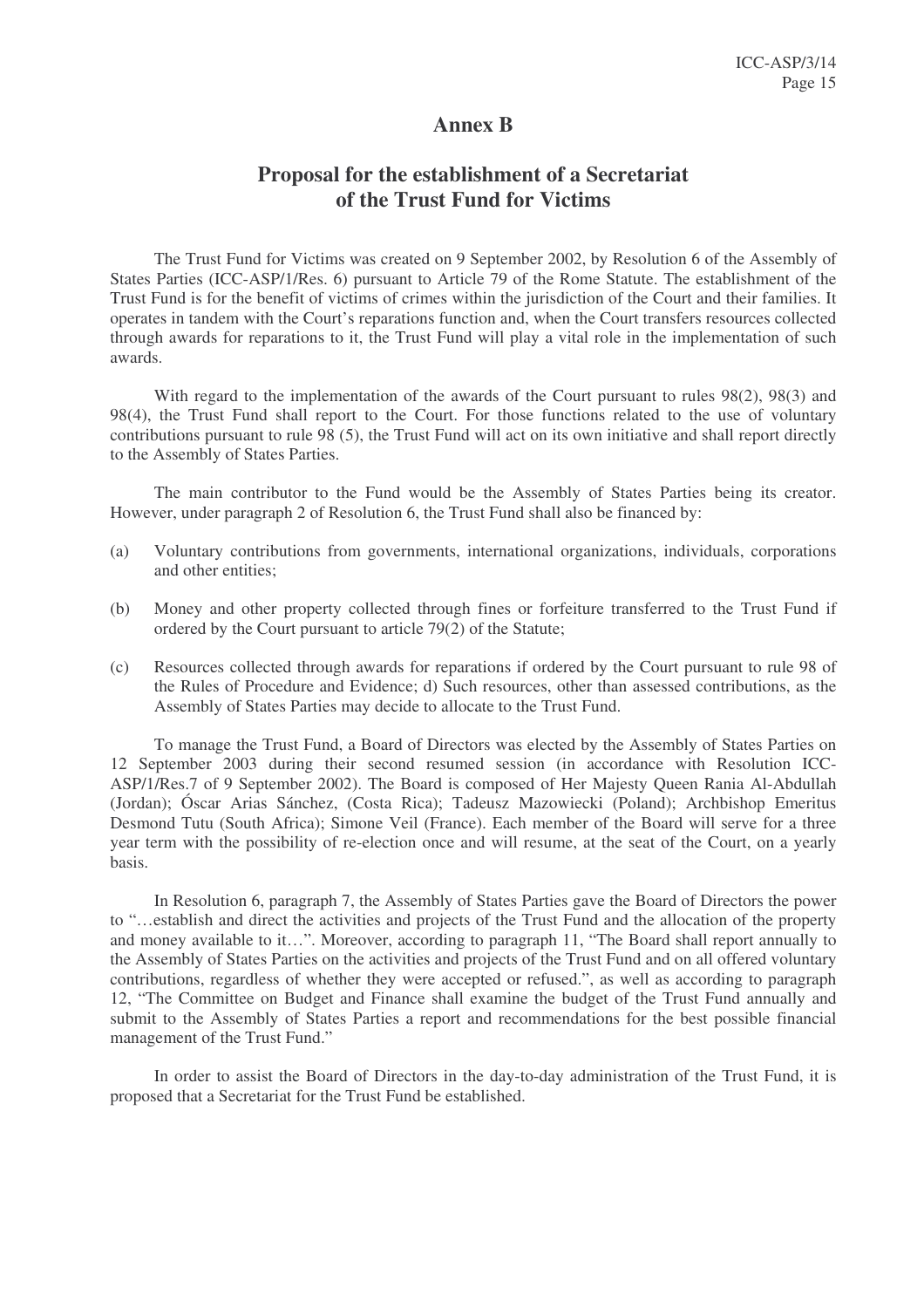*Objectives*

- Act as a vehicle through which reparations orders from the Court can be granted to victims;
- Collect voluntary contributions, fines and forfeitures;
- Use the resources to benefit victims of crimes within the jurisdiction of the Court and their families.

| <b>Expected</b> accomplishments                                                | Indicators of achievement                                                                                                                                                                                                                                                                                                                                                                       |
|--------------------------------------------------------------------------------|-------------------------------------------------------------------------------------------------------------------------------------------------------------------------------------------------------------------------------------------------------------------------------------------------------------------------------------------------------------------------------------------------|
| To manage the Trust Fund efficiently                                           | Implementation of procedures put in place by the<br>Secretariat of the Trust Fund;<br>Implementation of a verification; mechanism with<br>$\bullet$<br>respect to the sources of the funds received;<br>Implementation of a system that will record<br>incoming contributions.                                                                                                                  |
| Effective cooperation between the Trust Fund and<br>the Court                  | Avoiding duplication of the work of the Court;<br>Transparent communication;<br>$\bullet$<br>Implementation of effective systems and<br>procedures for cooperation with the Court;<br>Distribution of funds to the persons designated by<br>the Court:<br>Development of agreements with<br>$\bullet$<br>intergovernmental, international or national<br>organizations according to rule 98(4). |
| To collect sufficient funds to enable the Trust Fund<br>to realize its mandate | Effective publicity for the Trust Fund;<br>$\bullet$<br>Number of contacts (E.g.: With governments,<br>international organizations, individuals,<br>corporations and other entities);<br>Number of voluntary contributions received.                                                                                                                                                            |
| To be able to operate as an independent office                                 | Effective management of the Fund without Registry<br>$\bullet$<br>office support;<br>Development of projects proposed by the Board of<br>$\bullet$<br>Directors to use resources for the benefit of victims<br>under the jurisdiction of the Court according to rule<br>$98(5)$ .                                                                                                               |
| Transparent management                                                         | Periodic reports provided to the Board;<br>$\bullet$<br>Degree of openness with respect to sources of<br>funding;<br>Adoption of criteria to avoid manifestly inequitable<br>$\bullet$<br>distribution of funds among the different groups of<br>victims.                                                                                                                                       |

# *Final outputs*

- Professional support to the Board of Directors;
- Smooth running of all operations associated with the daily running of the Trust Fund;
- Effective publicity for the Trust Fund for Victims;
- Effective distribution of awards to victims.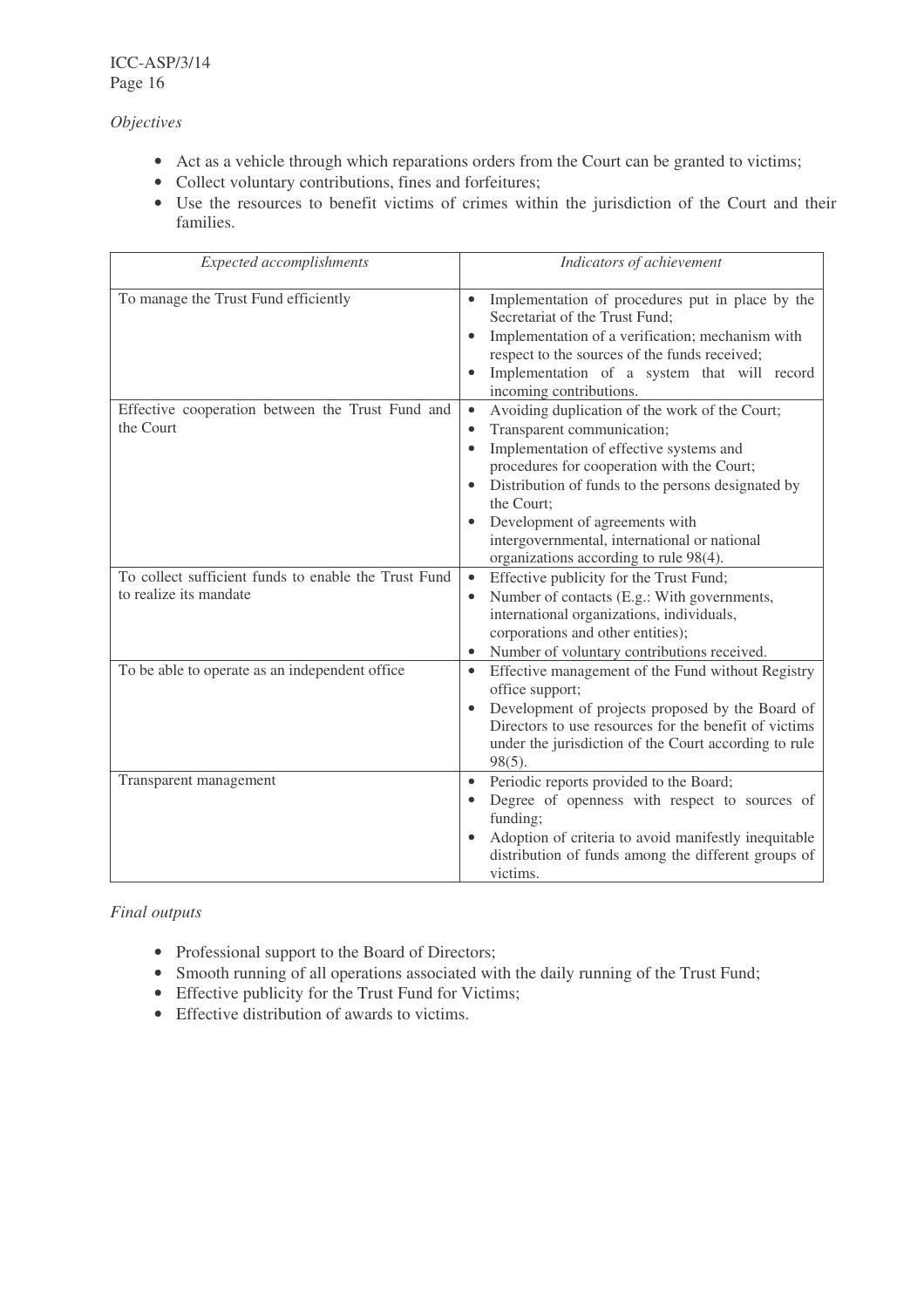# *Proposed budget 2005 for the Secretariat of the Trust Fund for Victims*

#### *Resource requirements*

| <i>Item</i>                     | Post<br>table<br>2004 |      | Post table<br>2005 |       |           | Proposed budget 2005<br>(Thousands of euros) |           |
|---------------------------------|-----------------------|------|--------------------|-------|-----------|----------------------------------------------|-----------|
|                                 | <b>Total</b>          | Core | Conditional        | Total | Core      | Conditional                                  | Total     |
| Professional staff              | 0                     | 5    | $\Omega$           | 5     | 568.3     |                                              | 568.3     |
| General Service staff           | 0                     | 2    | 0                  | 2     | 111.4     |                                              | 111.4     |
| Subtotal staff                  | 0                     | 7    | $\Omega$           | 7     | 679.7     |                                              | 679.7     |
| General temporary<br>assistance |                       |      |                    |       | 10        |                                              | 10        |
| Subtotal other staff            |                       |      |                    |       | 10        |                                              | 10        |
| Travel                          |                       |      |                    |       | 92.65     |                                              | 92.65     |
| Hospitality                     |                       |      |                    |       | 3.29      |                                              | 3.29      |
| Contractual services            |                       |      |                    |       | 27.598    |                                              | 27.598    |
| General operating               |                       |      |                    |       |           |                                              |           |
| expenses                        |                       |      |                    |       | 74.5      |                                              | 74.5      |
| Supplies and materials          |                       |      |                    |       | 4         |                                              | 4         |
| Furniture and equipment         |                       |      |                    |       | 412.035   |                                              | 412.035   |
| Working capital fund            |                       |      |                    |       | 100       |                                              | 100       |
| Subtotal non-staff              |                       |      |                    |       | 714.073   |                                              | 714.073   |
| <b>Total sub-programme</b>      |                       |      |                    |       | 1,403.773 |                                              | 1,403.773 |
|                                 |                       |      |                    |       |           |                                              |           |

In order to ensure an effective oversight of the Trust Fund for Victims, the Secretariat needs to be adequately staffed with personnel whose competence and knowledge will be crucial in the day-to-day operations related to victims' reparations. In this regard, the workload of the Secretariat is expected to be quite high.

For 2005, it is envisaged that the Secretariat will provide support to the Board of Directors as appropriate, for the proper functioning of the Board in carrying out its tasks in accordance with ICC-ASP/1 Res. 6 Annex, para. 5, this includes:

- Establishing a working process that will ensure publicity for the Trust Fund and the plight of victims within the jurisdiction of the Court;
- Establishing contact with governments, international organizations, individuals, corporations and other entities to solicit voluntary contributions to the Trust Fund;
- Supervising all operational issues related to the receipt of funds;
- Establishing mechanisms that will facilitate the verification of the sources of funds received;
- Developing criteria for the refusal of voluntary contributions which are deemed to be inconsistent with the principles of the Court;
- Establishing a system of negative earmarking for voluntary contributions;
- Assisting the Board in reviewing the nature and level of voluntary contributions;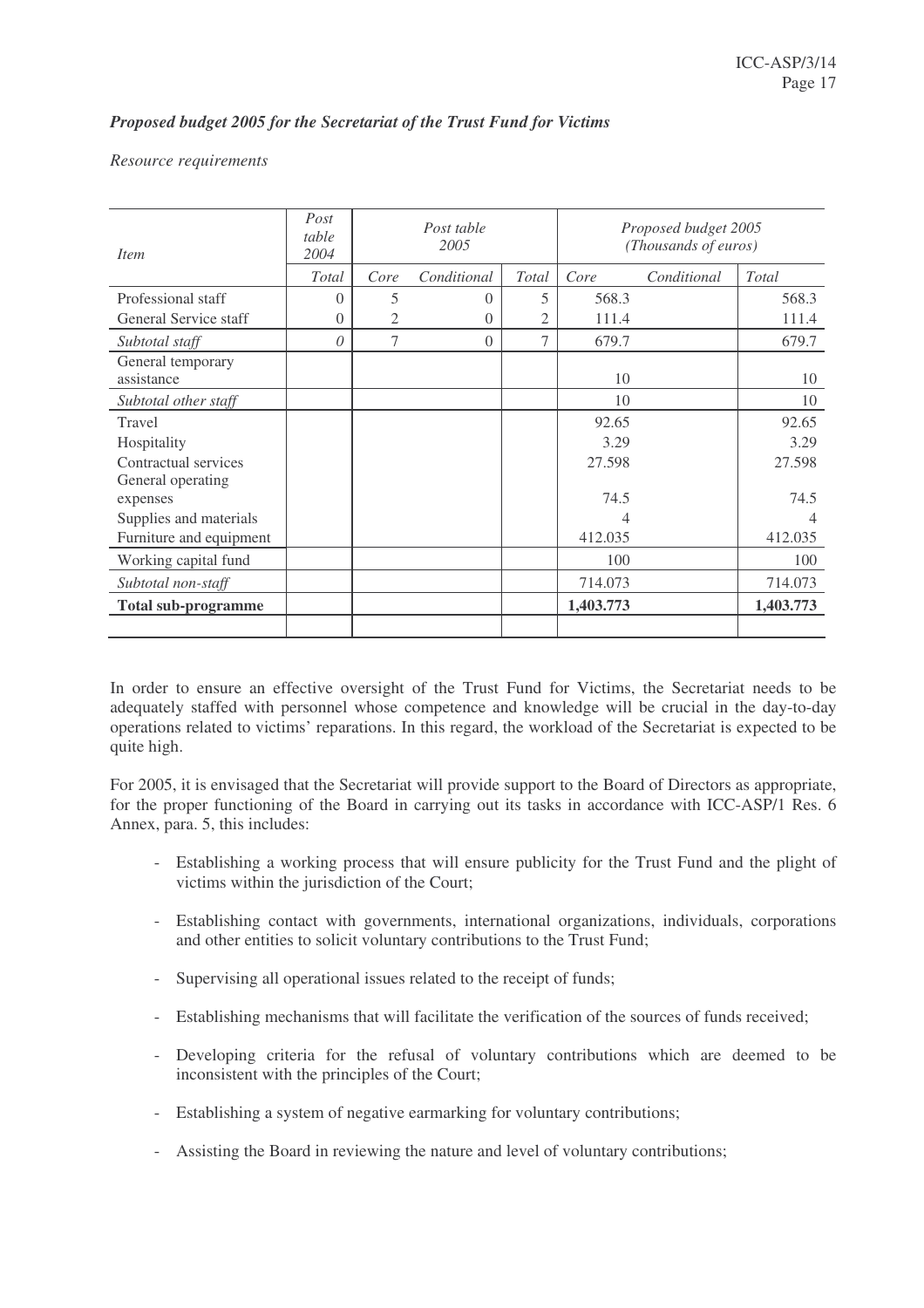- Communicating on relevant matters with the Office of the Registrar, the VPRS, as well as other Organs of the Court, and other organizations and bodies;
- Assisting the Board in the submission of written or oral opinions on the disposition of property or assets pursuant to rules 148 and 221 of the Rules of Procedure and Evidence;

#### **(i) Staff requirements**

Core resources:

*Staff costs:\**

| Level    |
|----------|
| 159,000€ |
| 129,900€ |
|          |
| 98,800€  |
| 81,800€  |
| 55,700€  |
|          |

\* The figures for the professional level positions and for the general service positions are based on the standard salary cost for 2005.

#### *One Executive Director (D-1)*

With overall executive responsibilities, the incumbent will direct and coordinate the general and specialized policies, programmes and activities of the Trust Fund for Victims. In overseeing the operations of the Secretariat staff, will implement the overall objectives and requirements of the Fund, as dictated by the Board of Directors, in the medium and long term.

Responsibilities will include:

- Supervising and establishing guidelines for the provision of legal opinions or advise on issues relating to reparations issues and, the functions, structure and activities of the Trust Fund for Victims and its Secretariat;
- Providing guidelines for, and/or directing the formulation and execution of the Trust Fund's public information and outreach campaign, as well as the fund disbursement programmes;
- Providing and ensuring the highest standard of quality and cost-effectiveness in the Fund's programmes and activities;
- Providing advice and assistance in resolving procedural and substantive questions to the Board of Directors on all matters related to the management and oversight of the Fund, and representing the Fund Secretariat at legislative, interdisciplinary and inter-agency meetings;
- Directing and integrating the programmes and activities of the Fund, as appropriate, with the organs of the ICC;
- Undertaking consultations and participating in negotiations with high level representatives of State Parties or other organizations; Representing the organization in meetings of other organizations and bodies;
- Analyzing, coordinating, formulating, approving, submitting, negotiating and justifying budgetary and personnel proposals, and managing staff and contractual resources.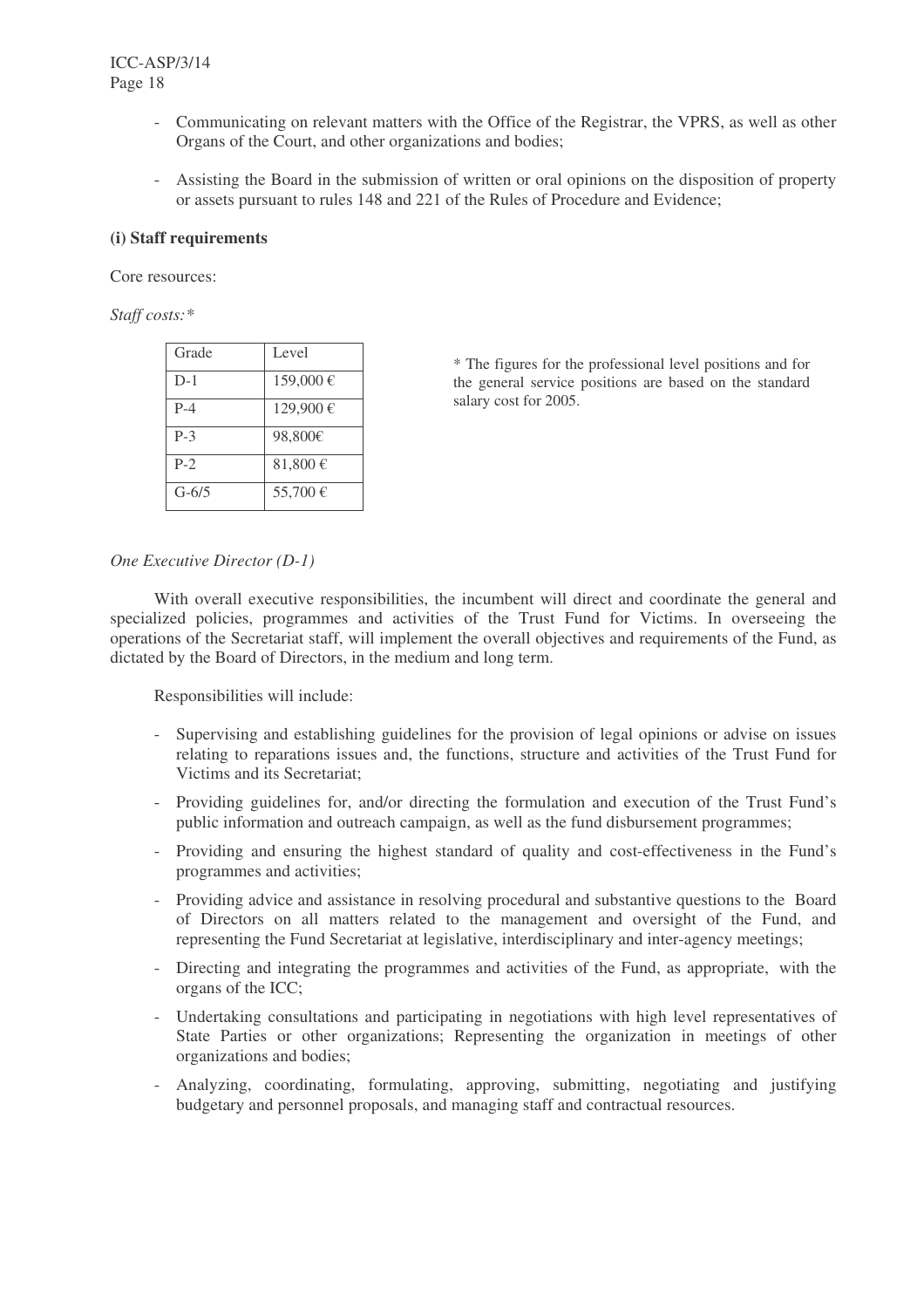#### *One Fundraising Officer (P-4)*

The Fundraising Officer will identify and target new opportunities and builds on relationships with donors in order to optimize revenue. The responsibilities of the post include: determination of types of fundraising and develop programmes/campaigns to be implemented, preparing schedule for the fundraising, provision of advice on and directing of volunteer groups who are willing to help in fundraising, keep records funding and grant ideas and successful sources of funding. This position would work with a wide range of advocacy groups.

# *One Financial Management Specialist (P-3)*

The Financial Management Specialist shall maintain financial records for the Trust Fund Secretariat and ensure that all internal control procedures are implemented within the Fund. The incumbent shall be responsible for ensuring the application of proper accounting systems, procedures and activities, as well as accounting controls. He or she shall manage the funds received by or transferred to the Trust Fund, including recording, disbursing and investing these funds. The incumbent shall create a system that allows for the separation of funds based upon their different sources, and shall be responsible for the tracking of all disbursed funds. He or she shall also arrange banking services. The incumbent shall be consulted on the economic viability of the projects developed by the Board of Directors.

#### *One Liaison and Outreach Officer (P-3)*

The candidate will serve as the principal liaison between the Trust Fund and victims, both at the Court and through field-based initiatives. The incumbent will be charged with setting up and implementing information programmes and outreach campaigns to promote better understanding of the goals and activities of the TFV and other stakeholders, particularly in areas that are the subject of an investigation by the Office of the Prosecutor. The incumbent will establish cooperative relations between the Secretariat and victims, their families, their representatives, local and regional authorities, civil society organizations and lawyers.

#### *One Associate Legal Officer (P-2)*

Under the supervision of the Executive Director, the incumbent will establish procedures to manage and facilitate the activities and programmes of the Trust Fund for Victims. He or she will provide support to the Chairperson of the Board of Directors. The post entails conducting substantive research on complex legal issues related to reparations and on matters related to the functions, structure and activities of the Trust Fund. It includes the production of background materials, such as studies, reports, legal opinions, as well as correspondence. The ALO will organize and prepare general meetings, seminars and working sessions relevant to the topic. The incumbent will assist victims and groups of victims, as well as victims' representatives where necessary. As a result of those duties, the incumbent will have frequent contact with victims, groups of victims, local associations, bar associations, NGOs and lawyers representing victims and their families.

#### *One Computer Information Systems Specialist (G-6)*

The post involves the planning, design, development, implementation and maintenance of computer information systems for the Secretariat. The incumbent will be responsible for preparing feasibility studies, analyzing and modifying existing applications, maintaining systems software, designing and writing computer programs, and databases. He or she will be in charge of updating and maintaining the organization and accessibility of the data. He or she will liaise with the Registry, particularly with the VPRS, regarding the data collected via the application forms on reparations. In addition, he or she will provide operational support to users and advise them on the most suitable hardware and software for the different tasks that the Secretariat will undertake. The incumbent will conduct training sessions and demonstrations of systems for users.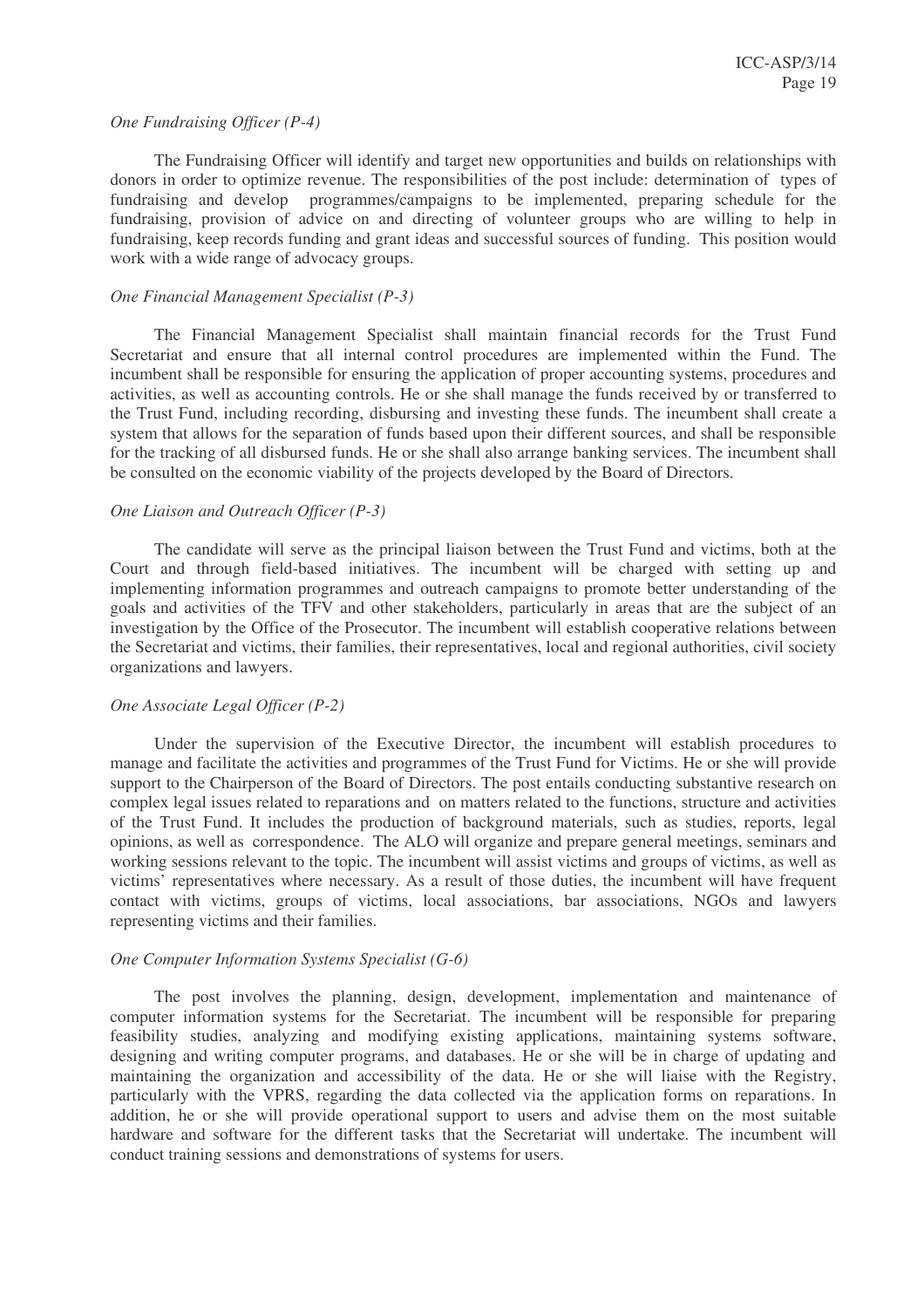ICC-ASP/3/14 Page 20

#### *One Administrative Assistant (G-5)*

Under the supervision of the Executive Director, the Administrative Assistant will provide administrative and secretarial support functions to the Secretariat. He or she will be in charge of tracking and monitoring of all allotments and expenditures relevant to the Secretariat; perform tasks relevant to the administration of the Secretariat in close relation with the relevant sections in the Registry; perform work relevant to the preparation of budget documents; brief staff in the Secretariat on general administrative matters; and check correspondence and documents for completeness and accuracy of style and grammar. Additional responsibilities will include coordinating the Executive Director's work schedule by arranging meetings/appointments with officials within and outside the Court; maintaining a filing system of working documents; and monitoring incoming correspondence.

#### *General temporary assistance*

Such assistance will be required for a period of three months for the purpose of organizing the annual meeting of the Board of Directors, the required staff will be in charge of the logistics and preparations relating to the meeting.

#### **(ii) Non-staff requirements**

#### Core resources:

#### *Cost of setting up an office (General Service Requirements):*

The costs associated with the furniture and equipment need to be budgeted in full. For seven people to work at the Secretariat the requirements will be as follows:

|                                    | Number of      |                        | Total cost per           |
|------------------------------------|----------------|------------------------|--------------------------|
| Item(s)                            | units          | Unit cost $(\epsilon)$ | <i>item</i> $(\epsilon)$ |
| <b>Office furniture</b>            |                |                        |                          |
| Workstations                       |                | 2,850                  | 25,650                   |
| Filing cabinet                     | 8              | 440                    | 3,520                    |
| <b>Bookcases</b>                   | 5              | 165                    | 825                      |
| Notice boards                      | 4              | 55                     | 220                      |
| <b>Subtotal</b>                    |                |                        | 30,215                   |
| Meeting place (one)                |                |                        |                          |
| Table                              |                | 1, 190                 | 1, 190                   |
| Chairs                             | 10             | 190                    | 1,900                    |
| Hat stand                          |                | 140                    | 140                      |
| <b>Subtotal</b>                    |                |                        | 3, 230                   |
| <b>Archive</b>                     |                |                        |                          |
| Table                              |                | 1, 190                 | 1, 190                   |
| Chairs                             | $\overline{2}$ | 190                    | 380                      |
| Storage cabinets (lockable, steel) | 4              | 880                    | 3 5 2 0                  |
| Shredder (medium-size)             |                | 2, 200                 | 2, 200                   |
| <b>Subtotal</b>                    |                |                        | 7, 290                   |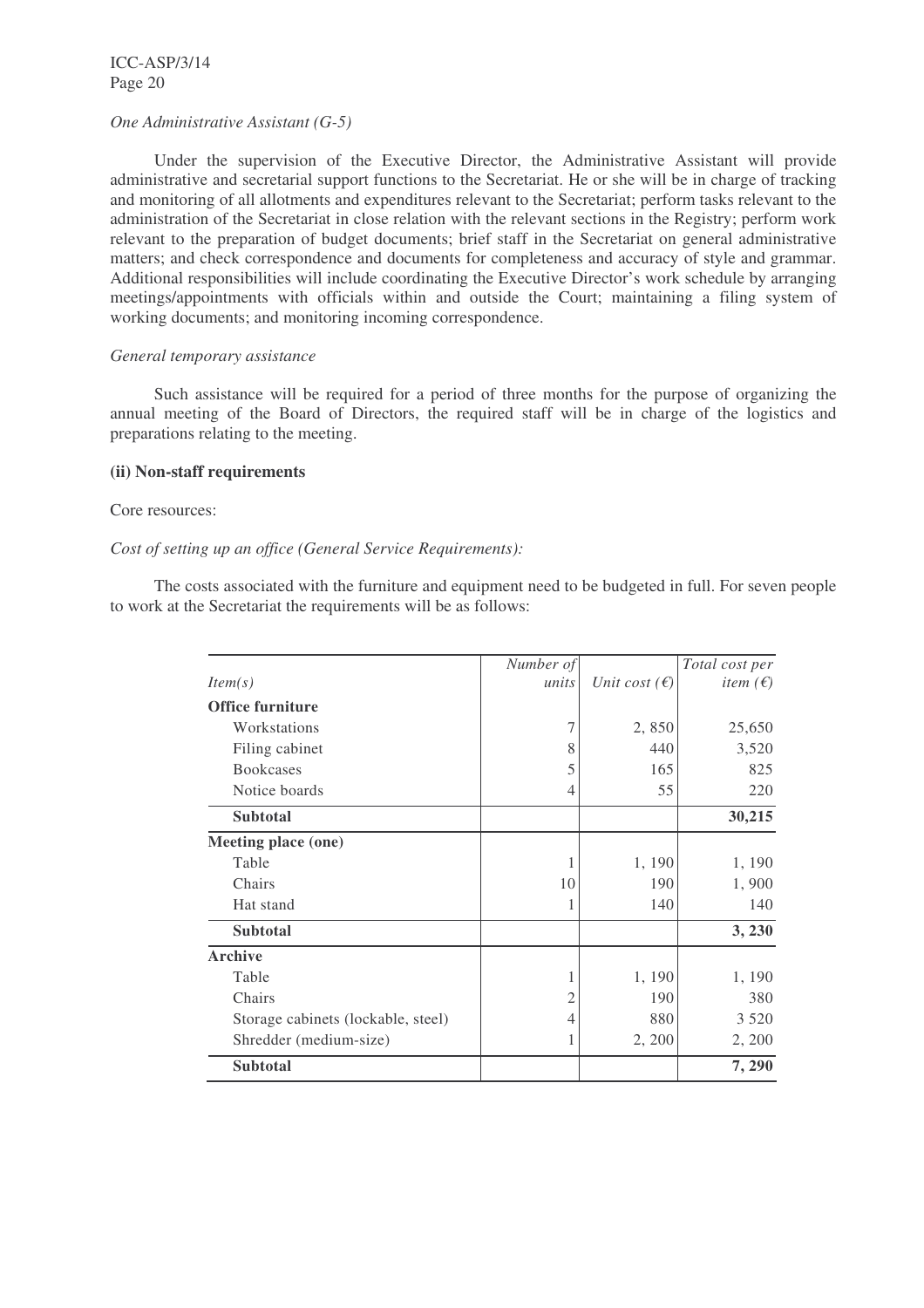## *IT requirements*

| Item(s)                                                  | Number of<br>units | Unit cost $(\epsilon)$ | Total cost per<br><i>item</i> $(\epsilon)$ |
|----------------------------------------------------------|--------------------|------------------------|--------------------------------------------|
| Computers <sup>1</sup>                                   | 9                  | 1,700                  | 15,300                                     |
| Printer                                                  | 5                  | 500                    | 2,500                                      |
| Laptop                                                   |                    | 2,600                  | 2,600                                      |
| Software (anti-virus, MS Office)                         | 9                  | 500                    | 4,500                                      |
| Network Server                                           |                    | 30,000                 | 30,000                                     |
| Personal devices                                         | 2                  | 600                    | 1,200                                      |
| Integrated copier/scanner/fax                            | $\mathfrak{2}$     | 5,000                  | 10,000                                     |
| Mobiles phones and subscription                          | 3                  | 400                    | 1,200                                      |
| Switchboard and telephone sets                           | 8                  | 500                    | 4,000                                      |
| Link-up to ICC network                                   |                    | 30,000                 | 30,000                                     |
| Additional maintenance contract<br>for office automation |                    | 20,000                 | 20,000                                     |
| Database <sup>2</sup>                                    |                    | 250,000                | 250,000                                    |
| <b>Subtotal</b>                                          |                    |                        | 371,300                                    |

# *Additional costs:*

| Expenditure (estimated)                                                                              | Requirements( $\epsilon$ ) |
|------------------------------------------------------------------------------------------------------|----------------------------|
| <b>Building costs</b>                                                                                |                            |
| Rental of office space (200 square                                                                   |                            |
| meters)                                                                                              | 25,000                     |
| General operating expenses (cleaning,                                                                |                            |
| insurance, etc.)                                                                                     | 7,500                      |
| <b>Communications</b>                                                                                | 2,000                      |
| <b>Office materials</b>                                                                              | 4,000                      |
| Miscellaneous (Protocol, travel of staff, etc.)                                                      | 40,000                     |
| <b>Translation of documents/Secretariat</b><br>120 pages (At a normal rate of 45 $\epsilon$ per page |                            |
| $[-300 words]$                                                                                       | 5,400                      |
| Consultation with experts (2 consultations                                                           |                            |
| with three experts for which DSA, travel<br>expenses and terminal costs have to be                   |                            |
| provided)                                                                                            | 14,400                     |
| <b>General Temporary Assistance</b>                                                                  |                            |
| (Conference organization) 3 months in                                                                |                            |
| total                                                                                                | 10,000                     |
| Working capital fund <sup>3</sup>                                                                    | 100,000                    |
| <b>Subtotal</b>                                                                                      | 208,300                    |

<sup>&</sup>lt;sup>1</sup> It is envisaged that two internship positions will be part of the Secretariat.<br><sup>2</sup> It is planned that the database will be funded with donations, but alternative options are being explored. This figure is the minimum amount required to set up a data base. 3 Including all costs related to possible conference calls. Please see Addendum 1 for more information, option Conference call b)

being the most reasonable.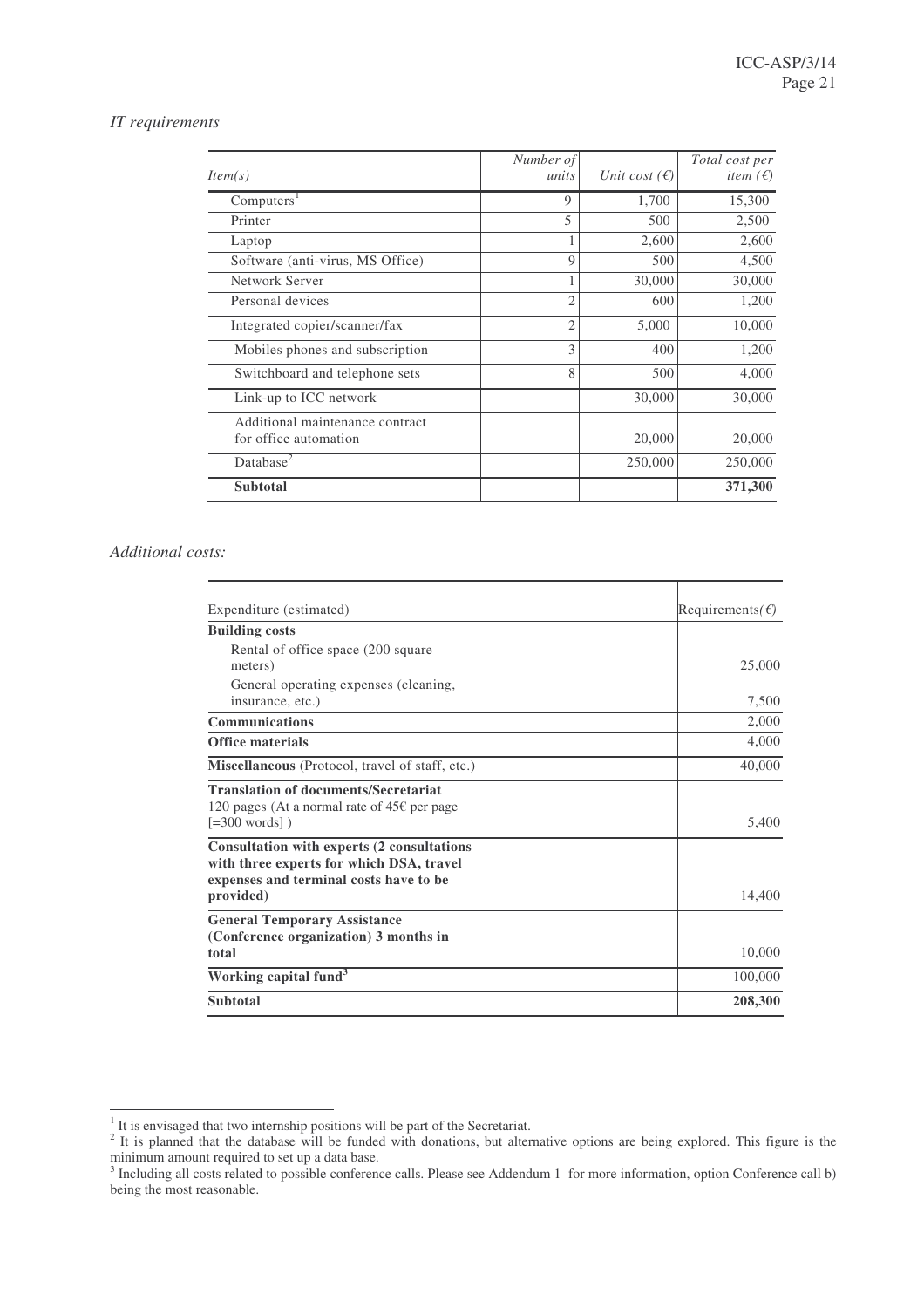ICC-ASP/3/14 Page 22

#### *Meeting of the Board of Directors*

According to ICC-ASP/1/Res. 6, Annex, para 2, the members of the Board act in their personal capacity on a *pro bono* basis. However with regard to the costs associated with the first meeting of the Board of Directors of the Trust Fund for Victims held on 20, 21, 22 April 2004, provisions were made in the 2004 programme budget of the Court to support this first meeting.

For 2005, with the creation of the Secretariat for the Trust Fund for Victims, it is recommended that the relevant budgetary provisions be made with regard to the organization of such meetings, one of which must take place in The Hague<sup>4</sup> where the Board of Directors could use the facilities of the Court. In this regard, below is a description of the relevant costs to take into consideration for one meeting of the Board in The Hague. Further to the organization of one meeting of the Board of Directors, the relevant budgetary provisions include travel to the field.

# **(i) Meeting of the Board of Directors in The Hague**

The following costs must be taken into consideration:

• Transportation, business class:

|                                    | Approx. Price in |
|------------------------------------|------------------|
| <b>Return flights to The Hague</b> | Euros            |
| From Amman                         | 1,750            |
| From Cape Town                     | 3,714            |
| From San José                      | 2,534            |
| From Warsaw                        | 831              |
| From Paris                         | 550              |
| <b>Subtotal</b>                    | 9,379            |

- Other costs
	- (a)

| <b>Accommodation</b>         |       |
|------------------------------|-------|
| Hotel 2 nights for 5 persons | 2.968 |
| Terminal expenses            | 600   |
| <b>Subtotal</b>              | 3,568 |

#### (b)

| <b>Translation and interpretation services</b>                                                                                                   |       |
|--------------------------------------------------------------------------------------------------------------------------------------------------|-------|
| External conference interpretation for two<br>days at 376 $\epsilon$ per day per interpreter +<br>travel (900 $\varepsilon$ ) English and French |       |
| Transcript: 220 $\epsilon$ per hour                                                                                                              |       |
| English and French for two days of<br>conference                                                                                                 | 7.040 |
| Translation of documents Pre-<br>session:100 pages                                                                                               |       |

<sup>&</sup>lt;sup>4</sup> Please note that, according to paragraph 4 of the Annex to the resolution 6 : « the Board shall meet at the seat of the Court at least once a year ».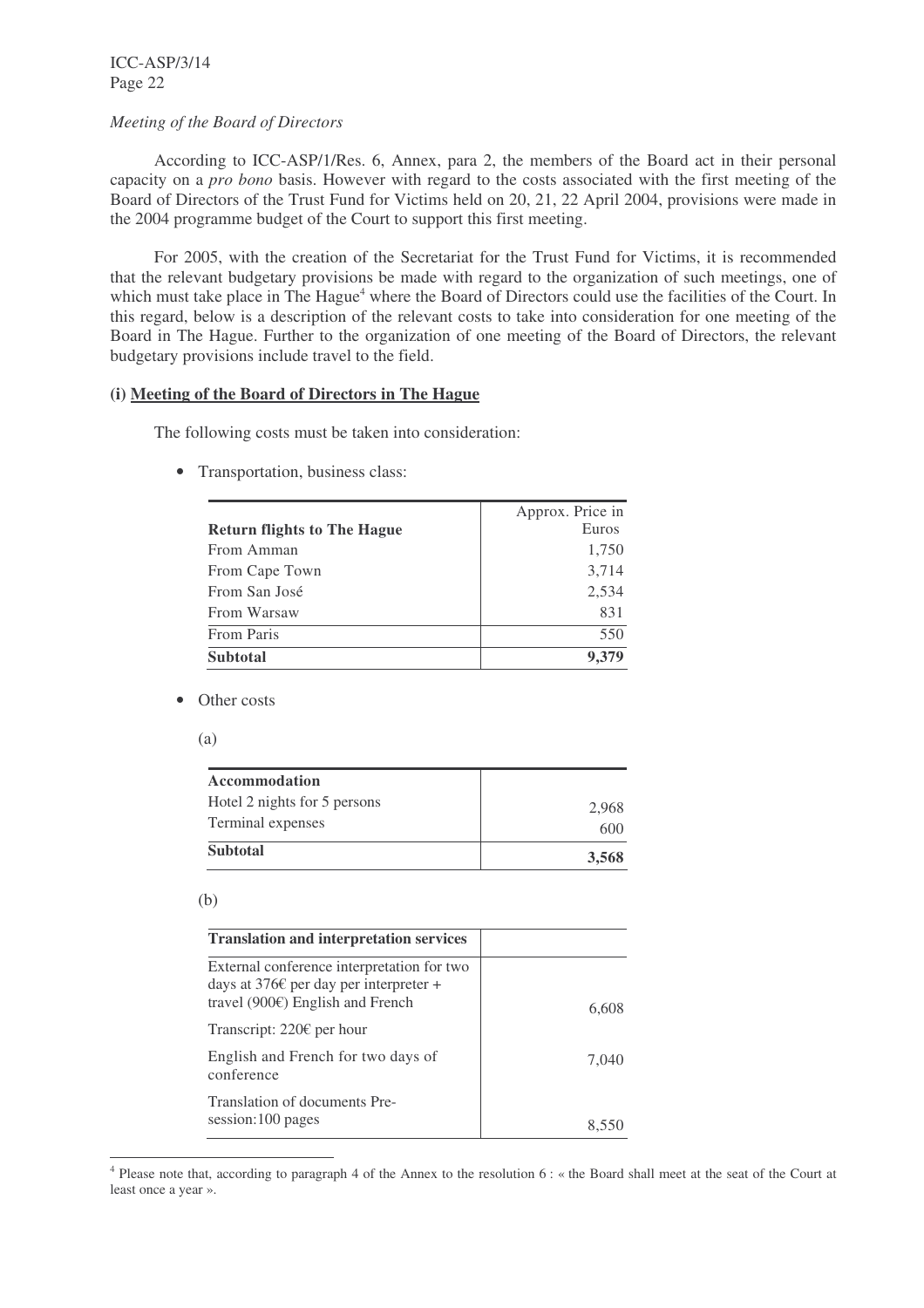In-session documentation: 15 pages

Post – session documentation: 75 pages (At a normal rate of  $45 \text{E}$  per page [=300]

| <b>Subtotal</b>                            | 22,198 |
|--------------------------------------------|--------|
| words )                                    |        |
| (At a normal rate of $45t$ per page $=500$ |        |

(c)

| <b>Hospitality</b>             |        |
|--------------------------------|--------|
| Catering (for 2 days)          | 290    |
| Dinner (for 15 persons, 1 day) | 1,000  |
| Lunch (for 15 persons, 2 days) | 2,000  |
| <b>Subtotal</b>                | 3,290  |
| <b>Total for 1 Meeting</b>     | 38,435 |

# **ii) Travel to the field:**

The following costs must be taken into consideration:

| To Uganda: One time travel for 5 days             |                  |
|---------------------------------------------------|------------------|
| for a group of seven people including 2           |                  |
| members of the Secretariat, 1                     | Approx. Price in |
| Interpreter, 2 Security Officers, 2               | Euros            |
| members of the Board                              |                  |
| Air ticket+additional                             |                  |
| tax+DSA+terminal expenses                         |                  |
| $3,000+99+(5x172)+120 = 4,079 \times 7 =$         | 28,553           |
| Car rental                                        |                  |
| 100 euros per day x $5 =$                         | 500              |
| Unforseen expenses $=$                            | 2,000            |
| To the Democratic Republic of Congo:              |                  |
| One time travel for 5 days for a group            |                  |
| of seven people including 2 members               |                  |
| of the Secretariat, 1 Interpreter, 2              |                  |
| Security Officers, 2 members of the               |                  |
| Board + resources for one time local              |                  |
| travel                                            |                  |
| Air ticket+additional                             |                  |
| tax+DSA+terminal expenses                         |                  |
| $3,000+99+(5x171)+120=4,074 \times 7=$            | 28,510           |
| Car rental                                        |                  |
| 100 euros a day $x$ 5                             | 500              |
| Local travel                                      |                  |
| $(200 \times 7 = 1,400) + (120 \times 7 = 840) =$ | 2,240            |
| Miscellaneous expenses including rental           |                  |
| meeting room                                      | 3,000            |
|                                                   |                  |
| <b>Total travel to the field</b>                  | 65,303           |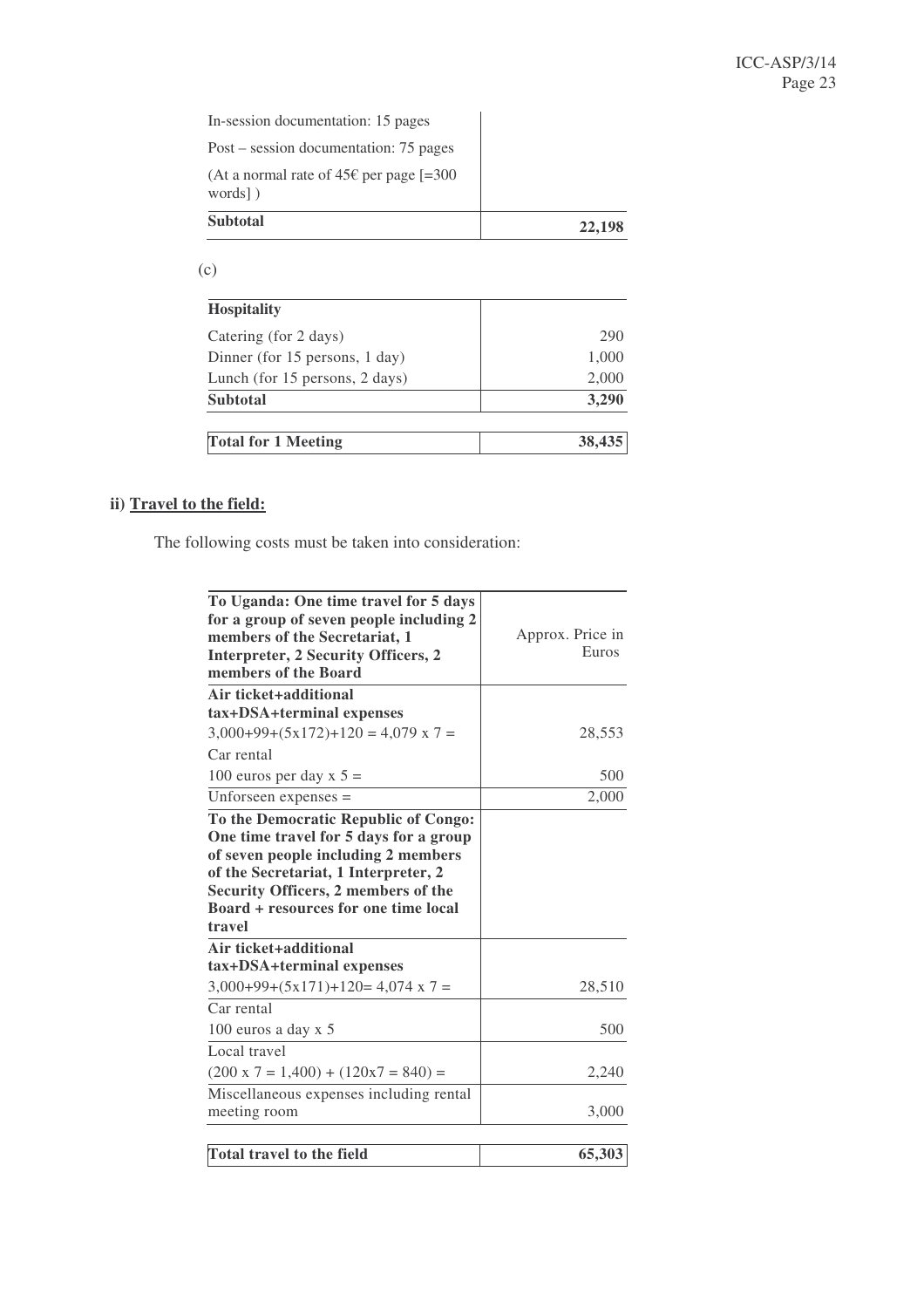# **Addendum 1 Proposals: conference call and video link**

# **Conference call**

# **(a) Rent equipment (service)**

For one conference call only:

In this scenario, available analog lines would be patched and used.

A reference budget was made with the company that set up the Pre-Trial Courtroom (so it is based on the Pre-Trial Courtroom).

This amount also covers local support from the partner, which is highly recommended.

Rental, Proof-of-concept, Test, Support:  $\epsilon$  2,000.00 (for 5 remote participants; local participants and interpreters would be located in the Pre-Trial Courtroom). The cost of the calls is not covered. The international calls for the conference cost  $\in$  1.39 per minute ( $\in$  83.40 per hour).

| International calls |                   |
|---------------------|-------------------|
| Country             | Price (Eurocents) |
| France              |                   |
| South Africa        | 29                |
| Poland              | 15                |
| Jordan              | 57                |
| Costa Rica          |                   |

Total: 2,083.40 per hour

# **(b) Purchase equipment (capital and service)**

This is the recommended option for the long run, as this infrastructure will be used for other conferences (once the Secretariat is established, for example).

Hardware configuration would be slightly different and the Court would have to order different lines (ISDN).

Hardware (capital, per room):  $\epsilon$  8,000.00 Setup hardware (service, per room):  $\epsilon$  1,000.00 Setup lines (5 lines – one room - , one-time):  $\epsilon$  540.00 Subscription costs (5 lines – one room - , yearly costs):  $\epsilon$  1,560.00

Total cost for one room:  $\epsilon$  11,100.00

# **(c) Fully outsource the conference infrastructure (service)**

For one conference call only:

An outsourced company would take care of the infrastructure, which would be located outside ICC premises. All participants would be remote (would dial a number or receive a call). The company is in charge of connecting the participants with the virtual system.

The company offers the service with multi-language simultaneous interpretation on different channels.

Approximate budget: € 2,000.00

Outsourcing is the cheapest option (for one call only) as we would still have to pay for the calls if we rented the equipment (option "a").

Approximate cost for a two hours call: 2,166.80